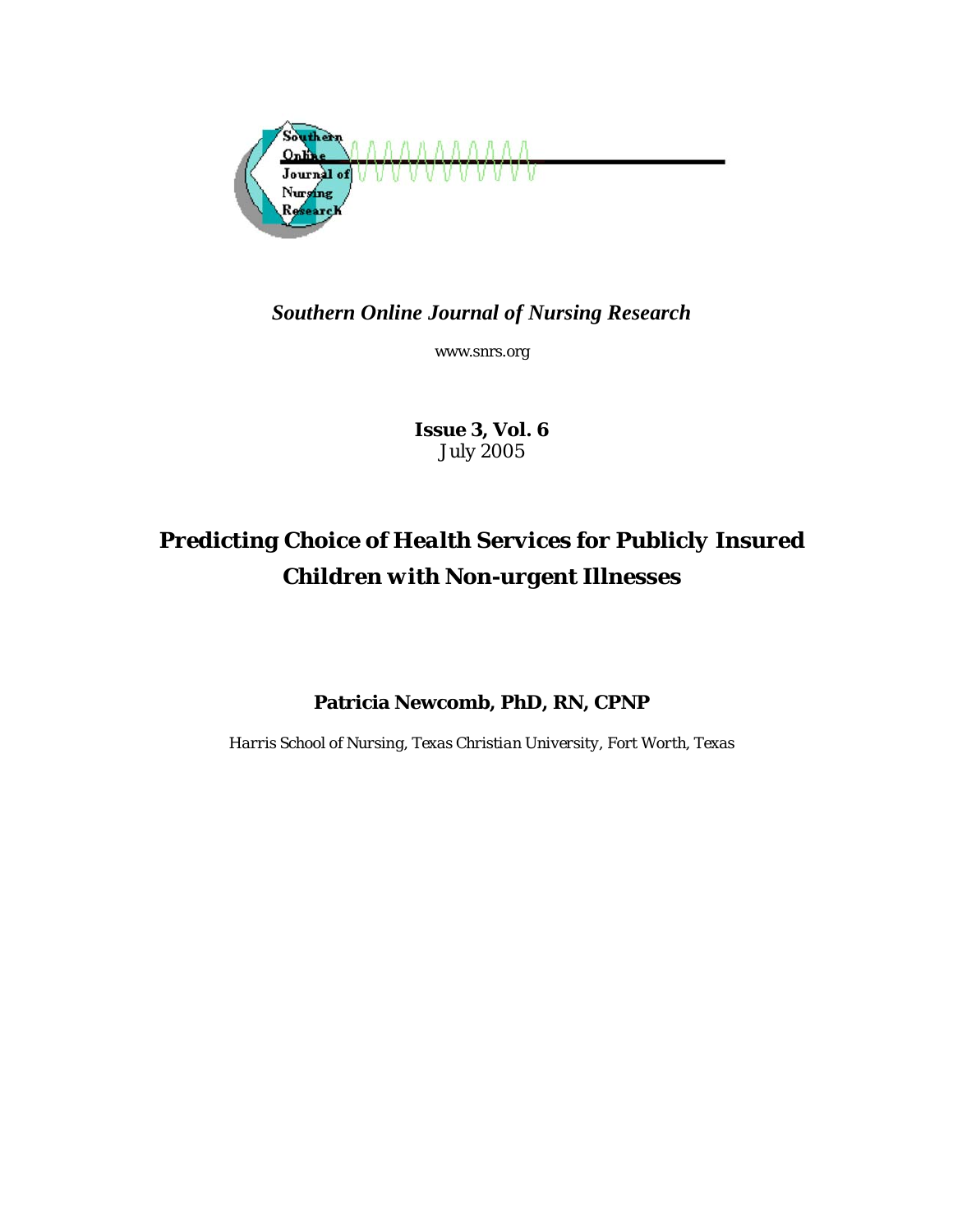## **Abstract**

Throughout the 1990s, private managed care organizations (MCOs) won contracts to administer public health insurance programs for children, but questions about quality and access for pediatric primary care remain. This cross-sectional study of patients (*n* = 403) waiting in community clinics and a pediatric emergency room reveals a lack of ready access to primary care services for many publicly insured ill children, as well as caregiver difficulties with discriminating non-urgent from emergent health problems. After ten years of experience with privatization of public health insurance in this north Texas metropolitan area caregivers still report seeking care for a publicly insured child with a non-urgent illness in the emergency room because of problems with access to primary care. Other factors influencing their decision to seek care in the emergency room suggest workload and quality problems at the primary care level, as well. Although emergency rooms have long served as safety nets for the uninsured, it appears they are safety nets for children insured by public programs, as well.

## *Keywords: health services, emergency department, primary care, public insurance, children*

## **Introduction**

During the past twenty years private managed care organizations (MCOs) gained a windfall of contracts to administer public health insurance programs for children, but questions about quality and access for pediatric primary care continue to haunt us. Although cost containment was the primary motivation for the trend, other benefits were expected, including improved continuity of care, improved

coordination of health services by means of gate-keeping, and increased use of preventive health services.**1,2** It was tacitly assumed that privatized managed care would result in increased access to a medical home for care of minor illnesses. The term *access* refers to an individual or family's use of medical services and relative ease of obtaining treatment.**<sup>3</sup>** Access to primary care for publicly insured children during periods of nonurgent illness would naturally help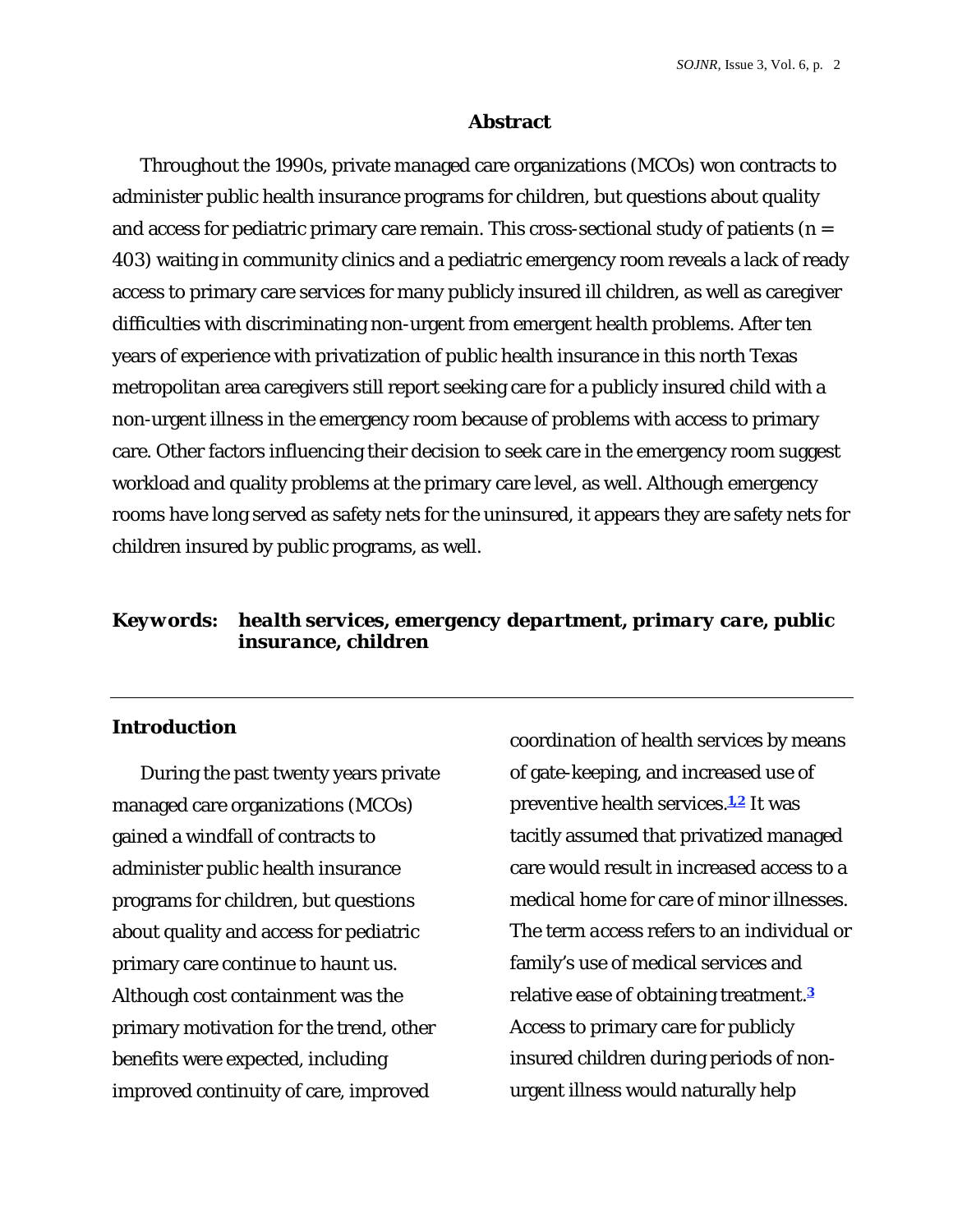relieve overcrowding and inappropriate use of pediatric emergency rooms (ER).

Primary care is the foundational building block for health services delivery in most advanced nations. Although the term primary care is often used to denote first contact care of individuals, the concept is much broader. Accepted elements of primary care include first contact services, comprehensiveness, continuity of care, and coordination of health services.**2,4** The U.S. Institute of Medicine (IOM) defines primary care as

…the provision of *integrated, accessible health care services* by clinicians who are *accountable* for addressing a large *majority of personal health care needs*, developing a *sustained partnership* with *patients*, and practicing in the context of *family and community*. **4p31** 

In most urban areas health system transformation has resulted in integrating primary care practices serving publicly insured children into larger health care systems, but it is not clear that the other criteria of primary care have been realized. The IOM model of primary care suggests that in the medical home the patient enjoys a relationship with a consistent primary care provider (PCP) who provides

continuous health supervision, illness treatment, referrals, preventive care, and health education. Within this paradigm the PCP provides treatment, education and/or referral for non-urgent illnesses. A dysfunctional primary care system will be unable to satisfy the demand for the health care goods outlined above. In such a situation, demand for care of nonurgent illnesses frequently shifts to emergency rooms.

How well the country measures up to ideal standards requires systematic assessment. With regional differences in public responsibility, there is a need for periodic review of factors that influence access and decisions to use primary care services. Therefore, the purpose of this study was to investigate a combination of factors that influence the choices of caregivers regarding the site of services for treatment of non-urgent illnesses for publicly insured children. Two research questions include: 1) do publicly insured children in an urban area of North Texas have genuine access to primary care services during episodes of minor illness and 2) what are the relative strengths of factors other than lack of primary care access that might contribute to the use of the pediatric ER by the target population?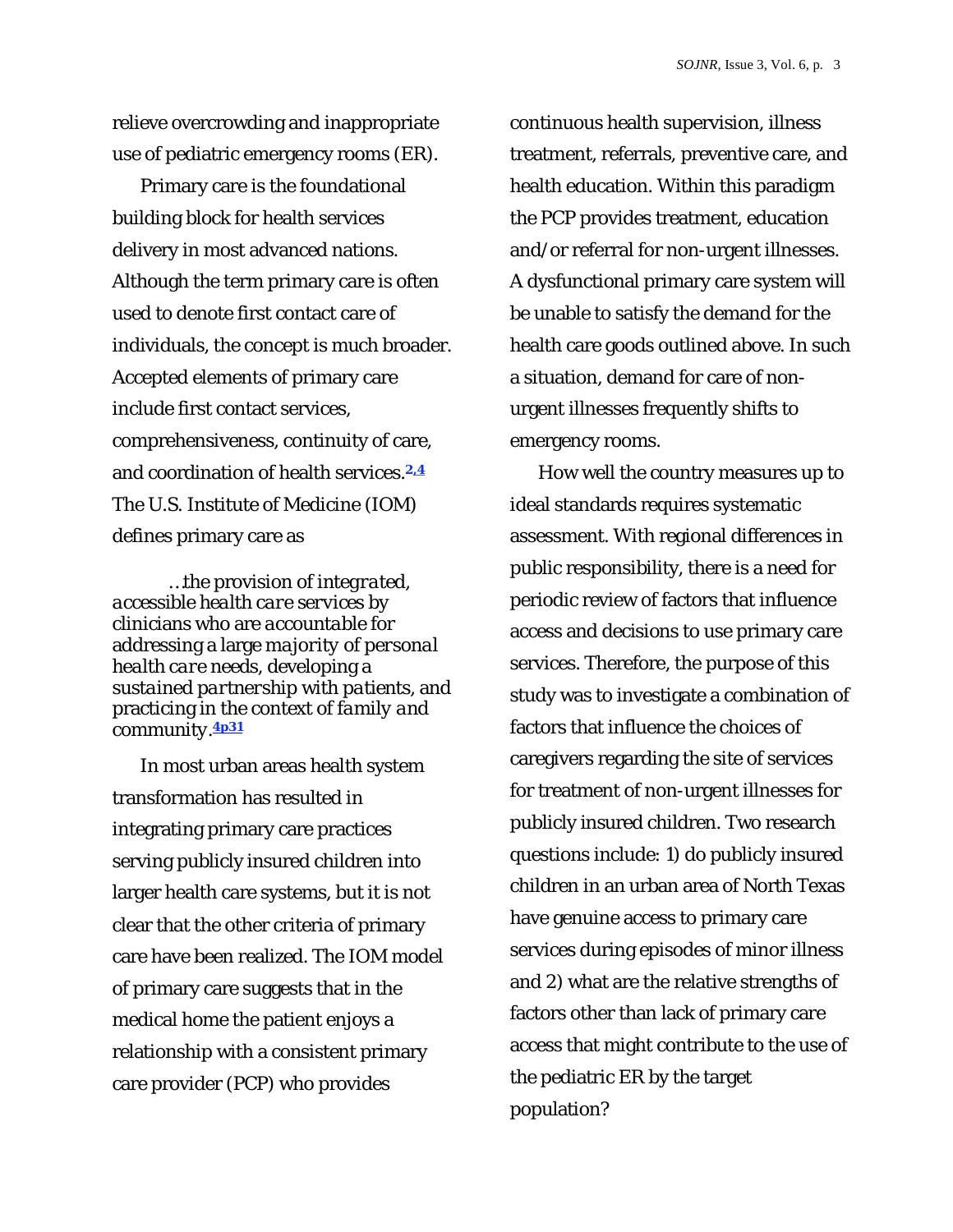#### **Literature Review**

According to Anderson's Behavioral Model of Health Services,**5-8** three types of determinants influence individuals' choices of health services. The organization and resources of the health care system comprise one type of determinant. Client or family predisposing characteristics and social norms comprise two other types of determinants. Given Anderson's conceptualization, lack of access to primary care is not the only factor that predicts caregiver choice of the ER for a child with minor illness. Much recent literature regarding use of the ER by patients with non-emergencies speculates about non-system factors that fit well into the Anderson model. Unfortunately, non-access factors have rarely been included simultaneously in decision-making models relating to ER use by publicly insured children.

Family predisposing factors include variables such as unshared parenting responsibilities, language barriers, and perceptions of illness severity. Social norms emerge as a factor in ER use when family choices are influenced by endorsement from members of the family's social network. Historical practices in the extended family and

social group, such as parent use of the ER as a child and beliefs about the appropriateness of hospitals for acute care represent social norms as factors in service choice, as well. Research suggests that both social modeling**9 -13** and endorsement**14,15** influence decisionmaking.

Based on both cross-sectional and interventional studies, investigators speculate that unshared parenting responsibilities,**10,16** language barriers **17-19** and mismatched professional/family perceptions of illness severity**20-22** contribute to choice of service site, though the contributions of these factors are generally poorly measured or unmeasured. Studies show the impact of perceived fever,**23-25** the quality of family-practitioner communication,**26-28** trust,**28-32** and family dislike of the treating physician**11,29** may influence choice of health services, as well.

A substantial body of research has accumulated in the past decade regarding appropriate utilization of various types of health care services. Although the meaning of appropriate may be controversial,**15,33** the assumption presented in the literature is that delivery of most personal health services by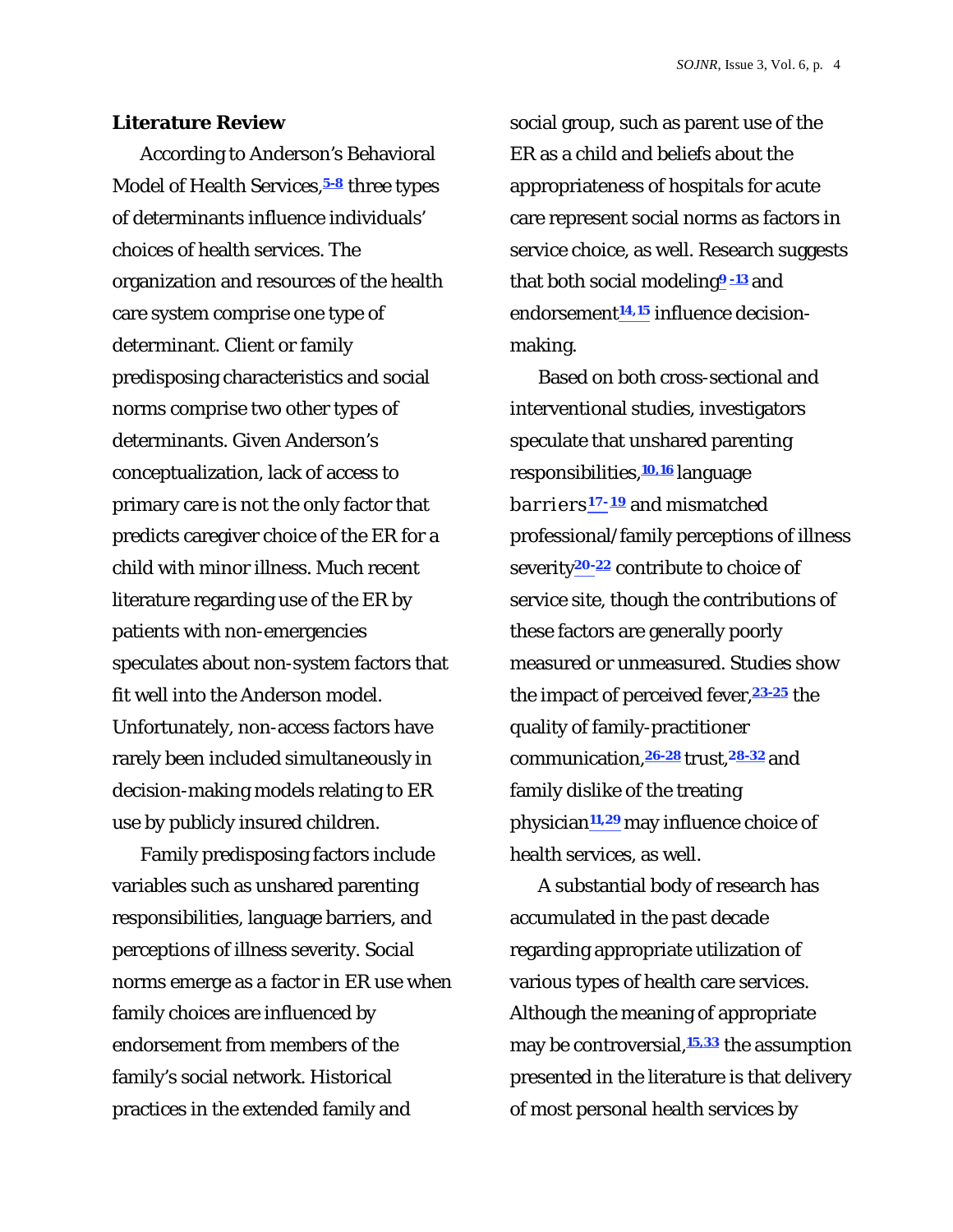primary care providers acting as gatekeepers is the least costly way to organize service delivery **1,34** and improves quality of life through preventive care and health promotion.**35- <sup>37</sup>** Accordingly, the vitality of primary care services available to recipients of public insurance is of critical interest.

 Historically, the use of the emergency room for non-urgent care of Medicaid insured ill children has been substantial.**38-40** A managed care promise for Medicaid was that low-income children would gain entrance into the offices of private primary care providers as providers accepted the security of capitation reimbursement.**41,42** Enrollment of pediatric Medicaid and State Children's Health Insurance (CHIP) recipients in managed care plans, assignment to specified primary care providers, and negotiation of capitation contracts was expected to shift services for non-urgent illness and chronic conditions from emergency departments to primary care providers as primary care alternatives became increasingly available to families. In some cases, given generous provider incentives, such as simultaneous capitation and fee-forservice reimbursement, this

happened.**38,43** In other cases, publicly insured patients continue to seek care for non-urgent conditions as they have in the past, in the emergency room,**<sup>44</sup>** however, the reasons for the failure to shift service sites and regional trends remain unclear.

 This study fills a gap in the literature as it focuses specifically on publicly insured children rather than publicly insured adults or other populations. It also attempts to include multiple factors in family decision making, including factors that have been speculative in the literature, but not specifically included together in other studies. Finally, this study examines family decision-making in a geographic area that has been penetrated by Medicaid and CHIP managed care and the associated mass member education for almost ten years.

#### **Methods**

This study employs a cross-sectional design. A purposive sample of caregivers of publicly insured children presenting at primary care clinics and at a local pediatric ER were surveyed regarding reasons for obtaining care at the selected service site for a child's non-urgent illness.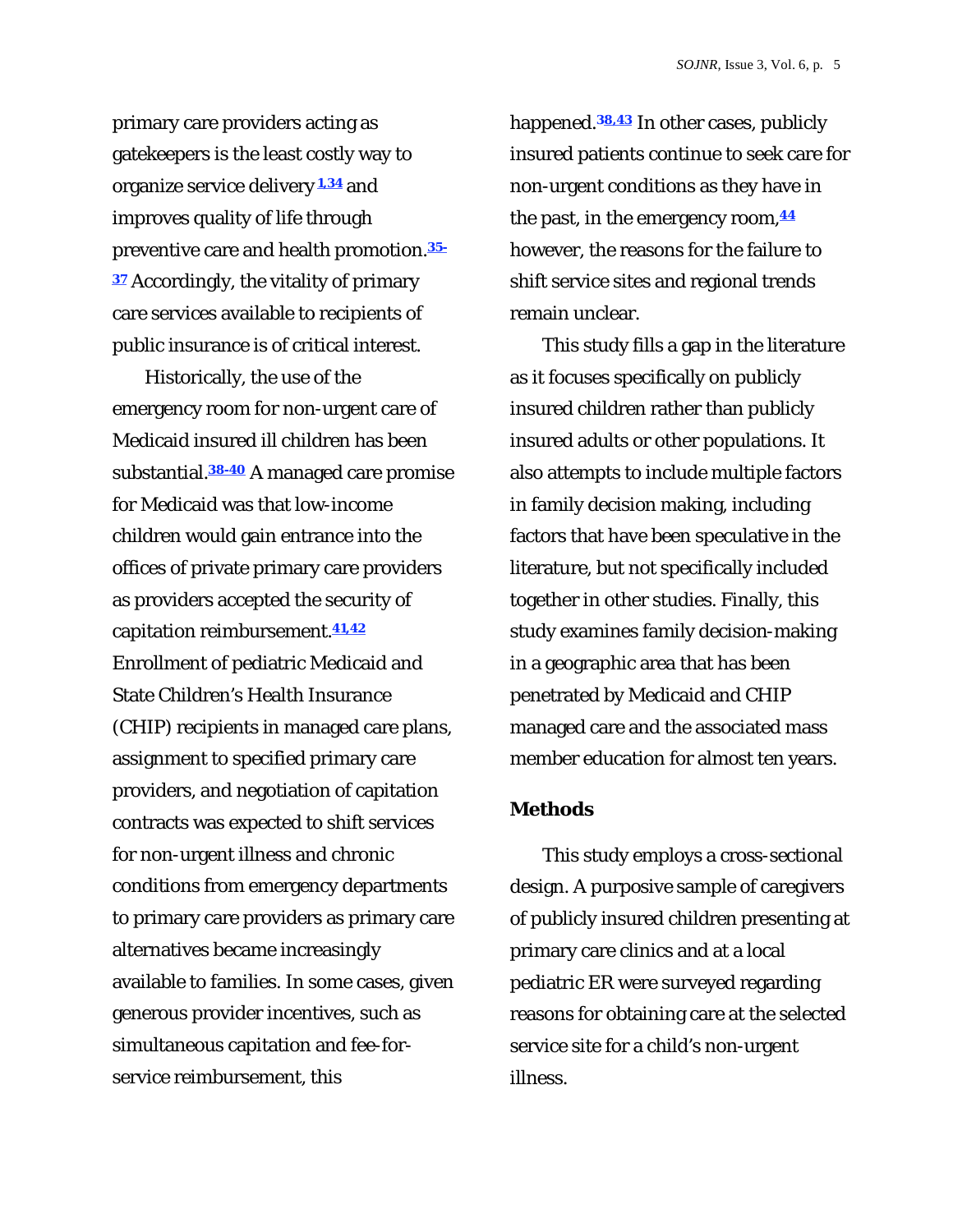*Sample.* The sample consisted of caregivers, mostly mothers, of children between the ages of 4 months and 18 years with non-urgent illnesses waiting for care in either a local primary care pediatric community clinic or the local pediatric ER. The term *non-urgent* denotes an illness or problem that does not require emergency medical attention or admission to hospital. Non-urgent problems may encompass symptoms of minor or chronic illnesses such as sore throats, earaches, runny noses, rashes, bowed legs, bedwetting, and poor growth. Appropriate treatment of nonurgent problems refers to treatment occurring in primary care settings or in specialty clinics.

Caregivers of children less than 3 months of age or those waiting in clinics for well-child care were excluded.

Surveys of uninsured or privately insured children were discarded. Patient complaints included rashes, fever, headache, stomachache, chest pain, stomach pain, aches and pains other than chest and abdominal pain, cough, dysuria, vomiting, sore throat, otalgia, diarrhea, anorexia, dizziness, runny nose, stuffy nose, enlarged lymph nodes, constipation, dry skin, stiff neck (torticollis), and pink eye. Children with acute injuries or wheezing were excluded even if judged non-urgent at triage due to potential exacerbations of their conditions. Characteristics of caregivers participating in the survey are displayed in Table 1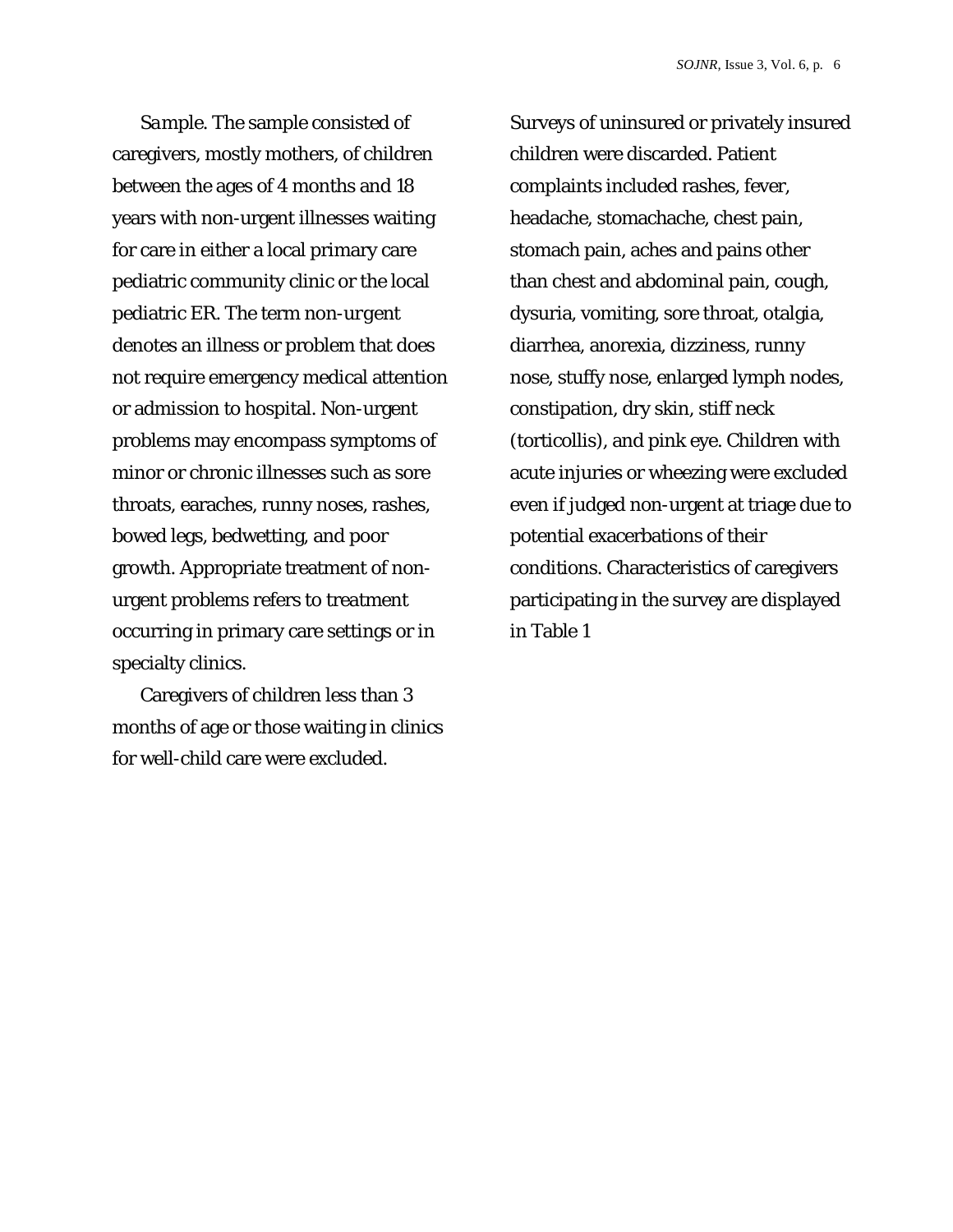# Table 1 Characteristics of Caregiver Respondents

| Characteristic                              | <b>Total Sample</b><br>$N = 403$ | ER Subsample<br>$N = 202$ | <b>Clinic Subsample</b><br>$N = 201$ |  |
|---------------------------------------------|----------------------------------|---------------------------|--------------------------------------|--|
| Respondent age:                             |                                  |                           |                                      |  |
| 14-19 years                                 | 8%                               | 10%                       | 6%                                   |  |
| 20-29 years                                 | 52%                              | 51%                       | 51%                                  |  |
| 30-39 years                                 | 30%                              | 27%                       | 32%                                  |  |
| 40-49 years                                 | 8%                               | 7%                        | 10%                                  |  |
| 50-63 years                                 | 2%                               | 4%                        | 1%                                   |  |
| Respondent                                  |                                  |                           |                                      |  |
| Race/ethnicity                              |                                  |                           |                                      |  |
|                                             | 48%                              | 43%                       | 53%                                  |  |
| Hispanic                                    | 34%                              | 35%                       | 33%                                  |  |
| Black/African-                              | 15%                              | 17%                       | 13%                                  |  |
| American                                    | 3%                               | 5%                        | 1%                                   |  |
| White<br>Other                              |                                  |                           |                                      |  |
| Length of Time lived<br>in the area (years) | Mean $= 15$                      | Mean $= 18$               | Mean $= 13$                          |  |
| Patient (child) born                        |                                  |                           |                                      |  |
| in Tarrant County                           | 72%                              | 84%                       | 69%                                  |  |
| in USA                                      | 93%                              | 98%                       | 95%                                  |  |
| Respondent born                             |                                  |                           |                                      |  |
| in the USA                                  | 70%                              | 75%                       | 62%                                  |  |
| Respondents caring                          |                                  |                           |                                      |  |
| for                                         | 28%                              | 33%                       | 22%                                  |  |
| Only one child                              | 32%                              | 28%                       | 35%                                  |  |
| Two children                                | 16%                              | 16%                       | 15%                                  |  |
| Four or more                                |                                  |                           |                                      |  |
| Work outside the                            | 47%                              | 49%                       | 43%                                  |  |
| home 20 hours/week                          | 11%                              |                           |                                      |  |
| or more                                     | 26%                              | 4%                        | 1%                                   |  |
| Age 14-19                                   | 13%                              | 28%                       | 24%                                  |  |
| 20-29                                       | 4%                               | 13%                       | 13%                                  |  |
| 30-39                                       | 1%                               | 2%                        | 11%                                  |  |
| 40-49                                       |                                  | 2%                        | 0%                                   |  |
| $50+$                                       |                                  |                           |                                      |  |
| Respondent                                  | 60%                              | Shut-outs 57%             | 58%                                  |  |
| education                                   |                                  | Bypassers 69%             |                                      |  |
| $\geq$ 12 years                             |                                  |                           |                                      |  |
| Range=0-19 years                            |                                  |                           |                                      |  |
| Mean=10.7 years                             |                                  |                           |                                      |  |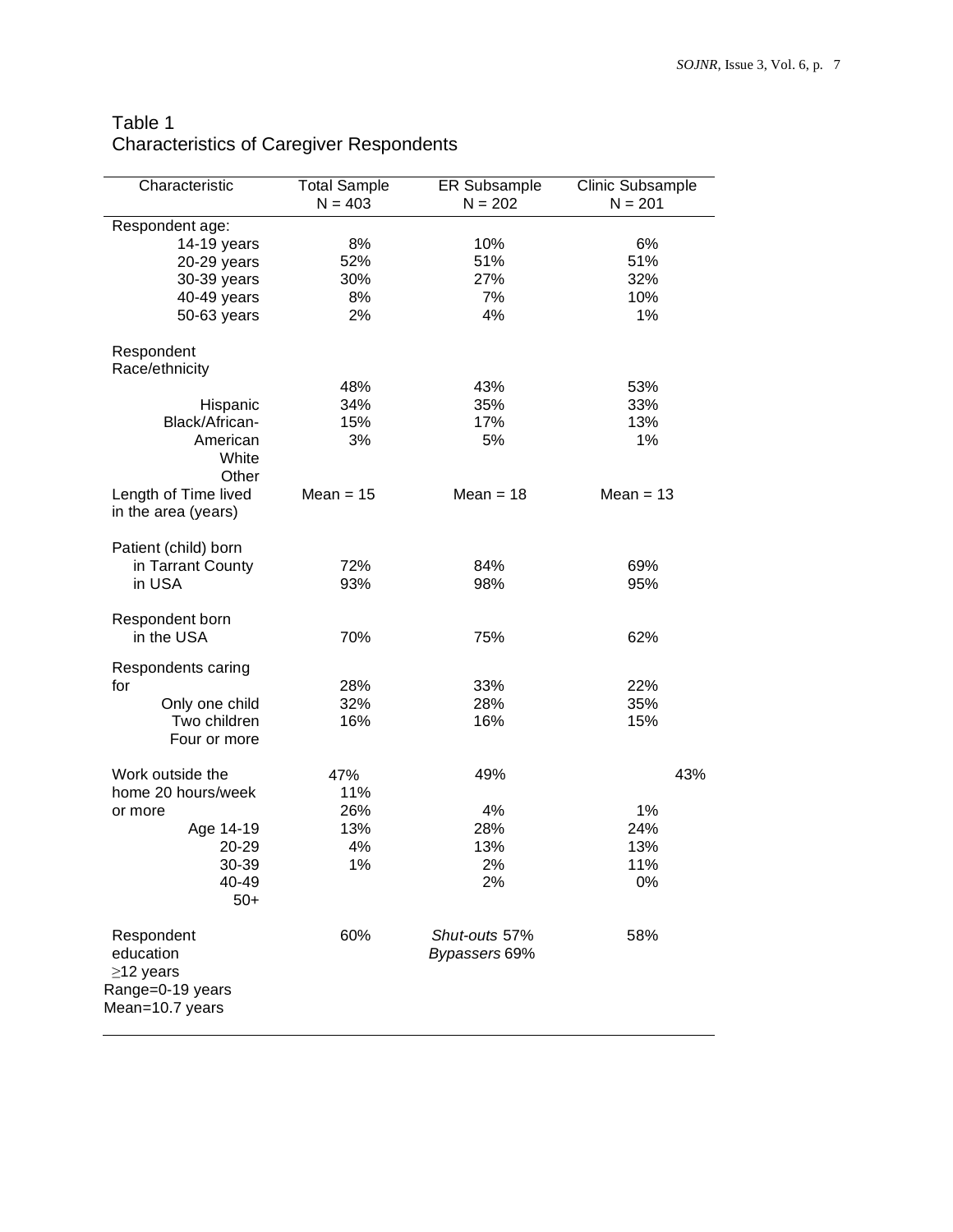Sample size was estimated based on the known population of 100,000 publicly insured children in the Tarrant County service area, confidence interval of 95% and an *a priori* assumption of only a 50% response rate. An additional factor in the calculation of sample size included the needs of the logistic regression method, which uses maximum likelihood estimation (MLE) rather than ordinary least squares. MLE relies on asymptotic normality, thus requiring at least 30 observations for each variable in the model.

*Instrument*. A questionnaire was constructed by the author to elicit information about factors predicting caregiver choice of services for a child with a non-urgent illness. Questions were based on variables previously reported in the literature as significant, possibly significant, or speculative. Some items were based on variables considered significant in the local community, such as transportation difficulties and aesthetic characteristics of the ER versus the clinics.

Questionnaires were developed in English and Spanish. Reading level for the English surveys judged by Fogg and Fleisch indexes was at the 4th to 6th grade level. All items were answered yes/no

except for demographic items and two questions regarding the child's symptoms and prior treatment. Prior to the study, questionnaires were piloted with English and Spanish reading parents in a community clinic over three clinic days. Parents reported problems with double negative wording of certain items, which were changed in response to their suggestions. Faculty members at a local school of nursing, ER nursing managers, clinic managers, and clinic staff reviewed the surveys as well, and their suggestions were incorporated into the revised versions of the questionnaires.

Internal consistency was evaluated by means of Kuder-Richardson 20 for items expected to covary consistently. Fifteen variables thought to represent core behaviors of interest were analyzed, and an alpha value of .80 was obtained using the total sample. These fifteen items described factors that, theoretically, should influence families to choose an emergency room rather than a primary care site for episodic care. These ffactors included language mismatch with the primary care provider, inability to communicate with the primary care provider by phone, advice by family members and friends to seek care in the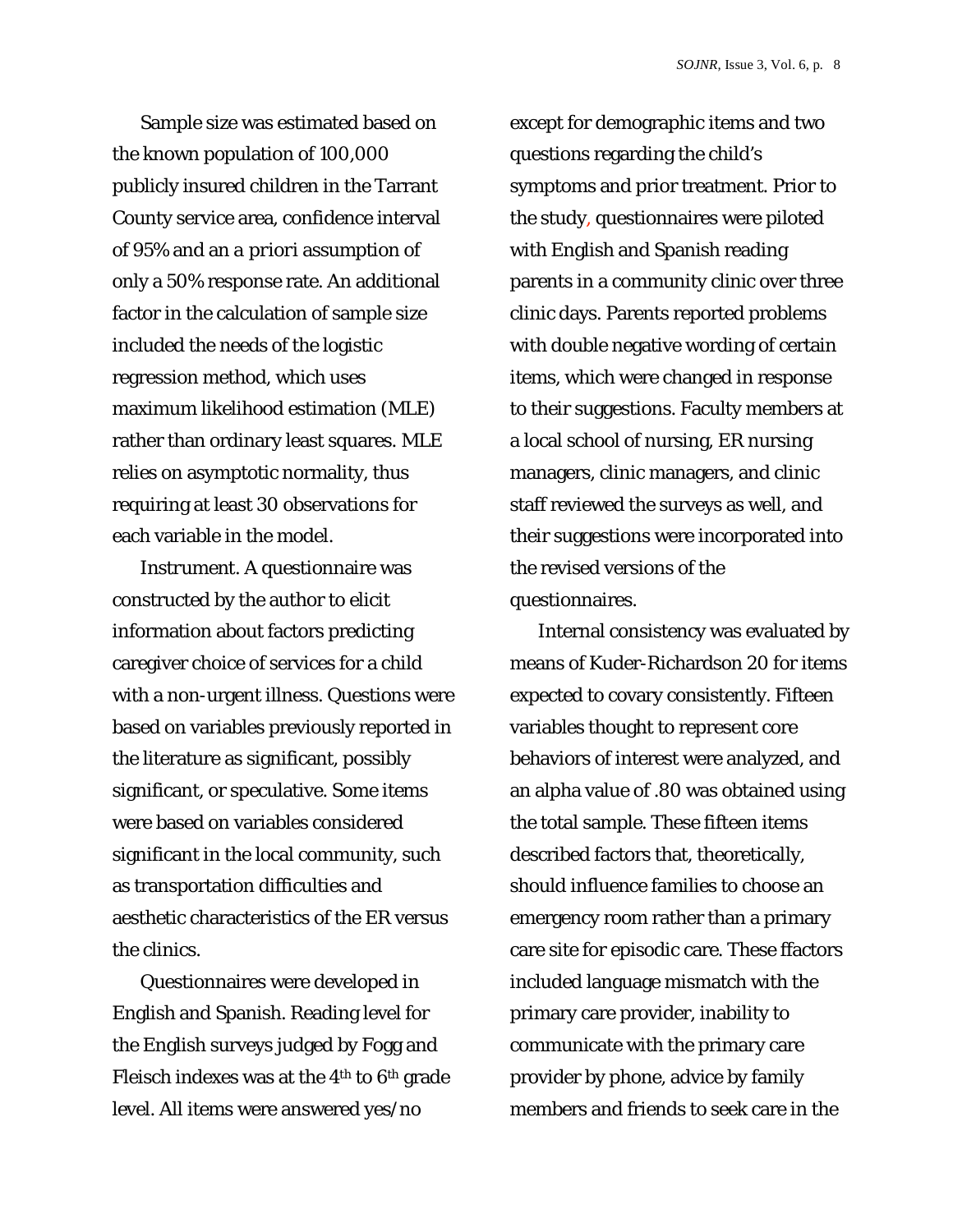emergency room, a nicer environment in the ER than clinic, and an inconvenient primary care appointment.

Emergency room questionnaires contained 48 items; clinic questionnaires contained 43 items. Additional items on the ER questionnaire were designed to identify respondents who had attempted to access the PCP prior to presenting at the ER. Respondents were asked if they chose the ER because a telephone call to the PCP had not been answered, or a call had been answered, but they were left on hold so long they gave up waiting. They were also asked if they had left a message that had not been returned, had been given an inconvenient appointment, believed the child's clinic was closed or had been verbally re-directed to the emergency room from the PCP. These items ultimately defined a group experiencing barriers to primary care access.

Section One of the ER Survey questions followed the stem, "I brought my child to the emergency room today because..." Items addressed events relating to lack of access, perceived severity of the child's illness, quality of relationship with the primary care or emergency room physicians and staff, emergency room environment,

transportation, and social network influences. Section One of the PC Survey presented items following the stem, "I brought my child here today because…" Items following the stem were those for emergency room respondents except for items related to clinic access, as respondents in the clinic had obtained access. Items were worded differently in some cases to reflect the site. Section Two in both questionnaires was identical and elicited demographic and historical information. Copies of these questionnaires may be obtained from the author.

*Procedures.* This study was approved by the Institutional Review Board of the parent medical center of the pediatric emergency room and clinics participating in the study, and the university's institutional review board. After approval, the author and research assistants trained by the author administered surveys in the waiting areas of three neighborhood clinics and the local pediatric ER on business days (Monday through Friday) between the hours of 10:30 and 4:30 p.m. Times were selected based on the assumption that the PCP would be accessible during this period. Surveys were scheduled to include random periods from December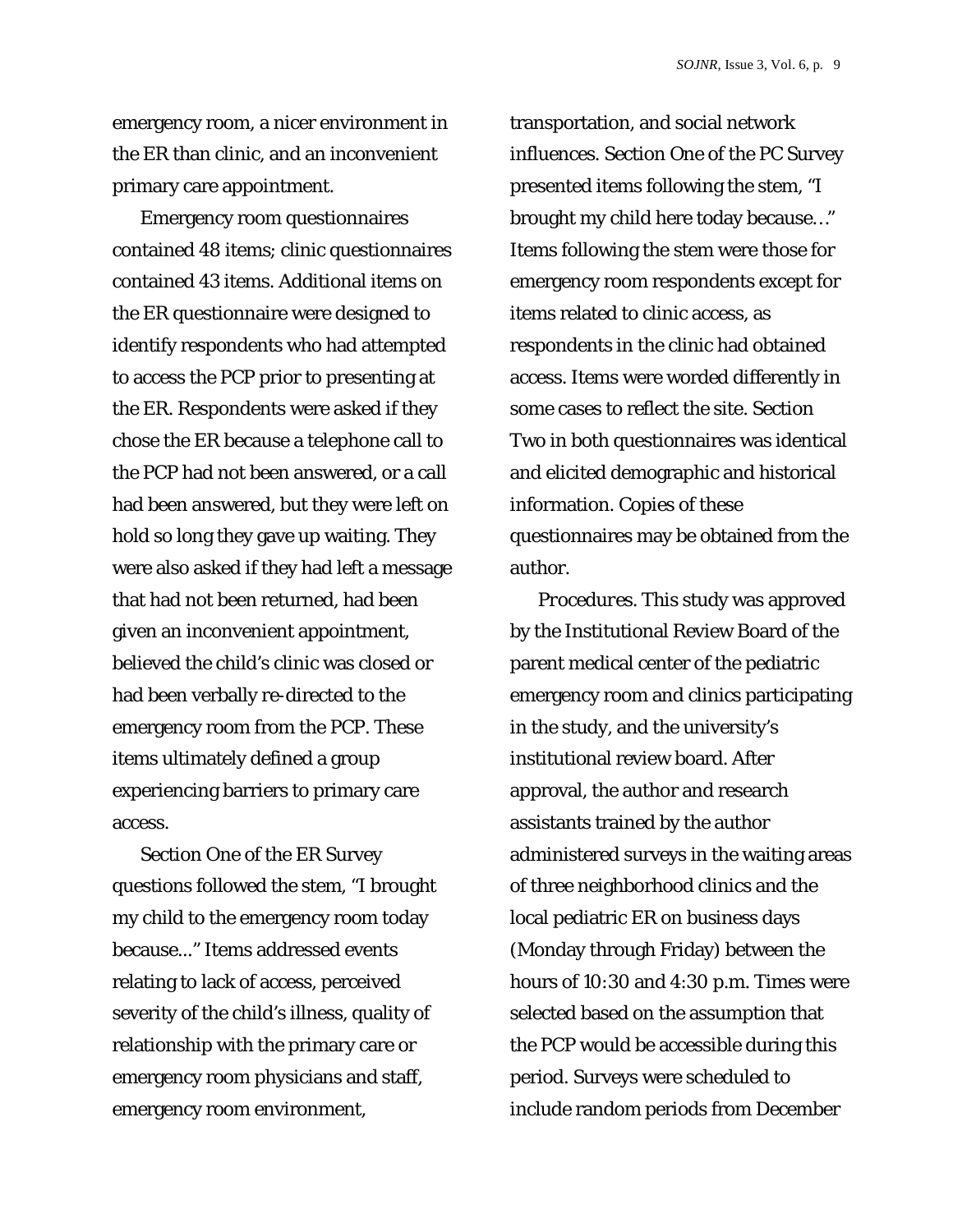2002 through June 2003, but were not administered on holidays or the day before or after a holiday. Respondents in the emergency room were approached after triage established that patients did not require emergency attention. Respondents in the clinics were approached after they had registered. Questionnaires were read to subjects who were unable to read.

*Data Analysis.* Multinomial logistic regression was used to examine the relationship between predictive factors and three outcomes. These outcomes were the following: Caregivers sought access to the PCP, succeeded, and waited for care in the clinic. Two hundred and one caregivers experienced these outcomes and served as the reference group, or *system successfuls*. Respondents who attempted to connect with the PCP but failed were termed *shutouts* (139 respondents)*.* The third possible outcome was membership in the *by-passers* (63 respondents) group*.* These respondents sought care in the ER without attempting to connect with the PCP first.

## **Results**

A total sample of 403 publicly insured patients was obtained (Figure 1). Of the 318 families approached in the emergency room, 298 (94%) agreed to participate. Surveys of respondents with private insurance were removed leaving 202 publicly insured ER respondents. All but one of the families approached in clinics agreed to participate resulting in 201 *system successfuls*. The data suggests that caregivers at the clinics represent families that are somewhat newer to the service area and larger than the families at the emergency room, although family size, length of time resident in the area, and immigrant status did not significantly predict emergency room use.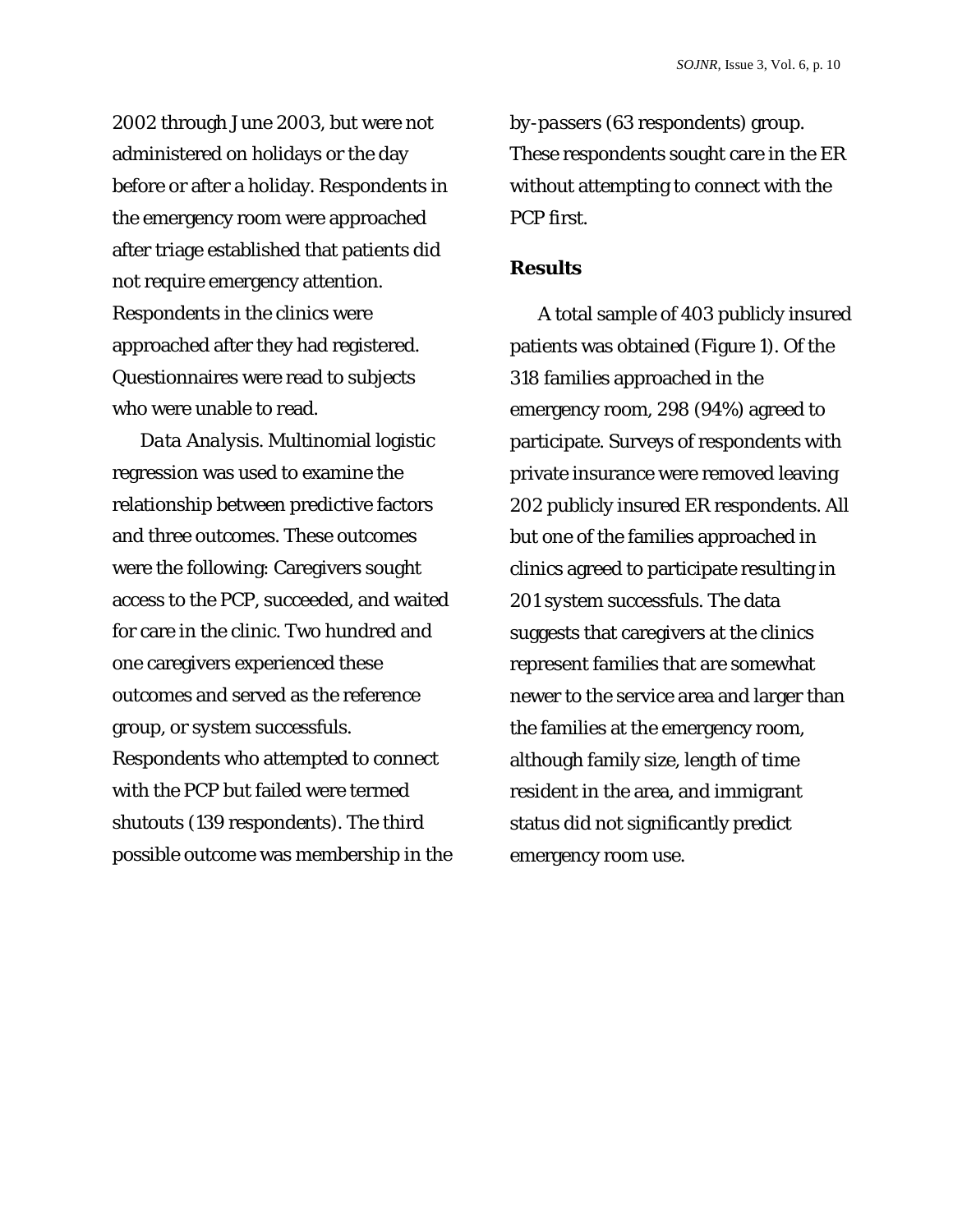Figure 1 Sample Selection Process



Eleven predictive variables achieved significance. Variables are paired with survey items in Table 2**.** Parameter values were obtained using SPSS 12.0 statistical software. Table 3 records the maximum likelihood estimates and odds ratios for the predictors for *Shutouts* and *By-passers*. Parameters for *Shutouts* and *By-passers* are interpreted relative to

*System Successfuls*. The difference between the –2LogLikelihood of the null model (718.805) and the full model (358.069) results in a significant chisquare value of  $360.069$  (p = .000). Pseudo R2 values include Cox & Snell .591, Nagelkerke .683, and McFadden .446.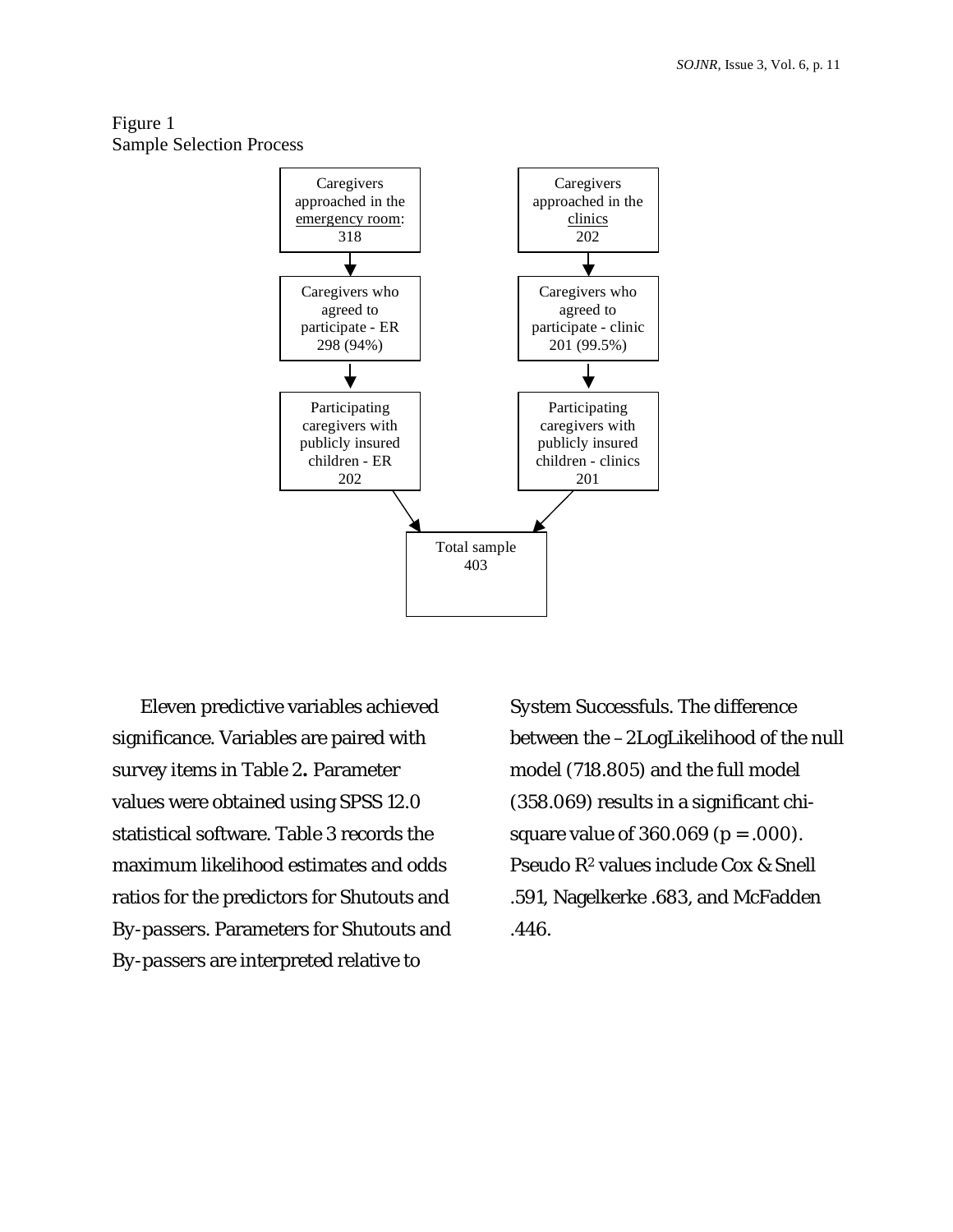# **Table 2 Variables with Associated Survey Items and Frequencies of Responses (N=200)**

| Variable                                                                                             | Item(s)                                                                                                                                                                                                                                                                                                       |     |     |                                                                                                                                                                           |     |     |
|------------------------------------------------------------------------------------------------------|---------------------------------------------------------------------------------------------------------------------------------------------------------------------------------------------------------------------------------------------------------------------------------------------------------------|-----|-----|---------------------------------------------------------------------------------------------------------------------------------------------------------------------------|-----|-----|
|                                                                                                      | PCP survey                                                                                                                                                                                                                                                                                                    | Yes | No  | <b>ER Survey</b>                                                                                                                                                          | Yes | No  |
| Child's<br>condition is<br>perceived as<br>an emergency                                              | My child is sick, but I do not<br>1.<br>think it is serious, and the<br>doctor or nurse practitioner<br>here can handle it.<br>My child may have<br>2.<br>something serious, but it is<br>not an emergency, and the<br>doctor or nurse practitioner<br>here can handle it or make<br>a referral               | 95% | 4%  | In my opinion my<br>child is so sick he or she<br>needs immediate<br>emergency care or needs<br>to be admitted in to the<br>hospital                                      | 46% | 53% |
| Language<br>mismatch                                                                                 | The doctor or nurse practitioner<br>here speaks our language                                                                                                                                                                                                                                                  | 93% | 7%  | My child's doctor or nurse<br>practitioner listed on the<br>insurance card speaks our<br>language                                                                         | 76% | 23% |
| ER easier to<br>access                                                                               | It is easier to get here than the<br>Emergency Room or urgent<br>care center                                                                                                                                                                                                                                  | 87% | 13% | It is easier to get to the<br>emergency room than to<br>the doctor's office or clinic                                                                                     | 46% | 53% |
| Caregiver<br>perceived ER<br>staff as more<br>caring/kinder                                          | The doctor or nurse<br>1.<br>practitioner here really<br>cares about my child.*<br>The staff here are kinder or<br>2.<br>more respectful than at<br>other places *deviation in<br>wording due to the fact that<br>some caregivers have<br>never chosen the ER for<br>care and have no basis for<br>comparison | 92% | 8%  | The staff and doctors in<br>the emergency room seem<br>kinder or more interested<br>than the staff and doctor<br>where my child is<br>supposed to go for regular<br>care. | 37% | 62% |
| Advised by<br>members of<br>social network<br>to choose the<br>service site<br>used                  | Family members or friends<br>advised us to come here                                                                                                                                                                                                                                                          | 55% | 44% | Family members or friends<br>advised me to come to the<br>emergency room                                                                                                  | 46% | 53% |
| Members of<br>social network<br>use non-PCP<br>source of care<br>when their<br>children are<br>sick. | Family members or friends<br>usually take their children to a<br>primary care doctor or nurse<br>practitioner when they are sick<br>instead of the emergency room.                                                                                                                                            | 80% | 18% | My family members and<br>friends use the emergency<br>room for their sick<br>children, too,                                                                               | 74% | 25% |

\*Note: deviation in wording due to the fact that some caregivers have never chosen the ER for care and have no basis for comparison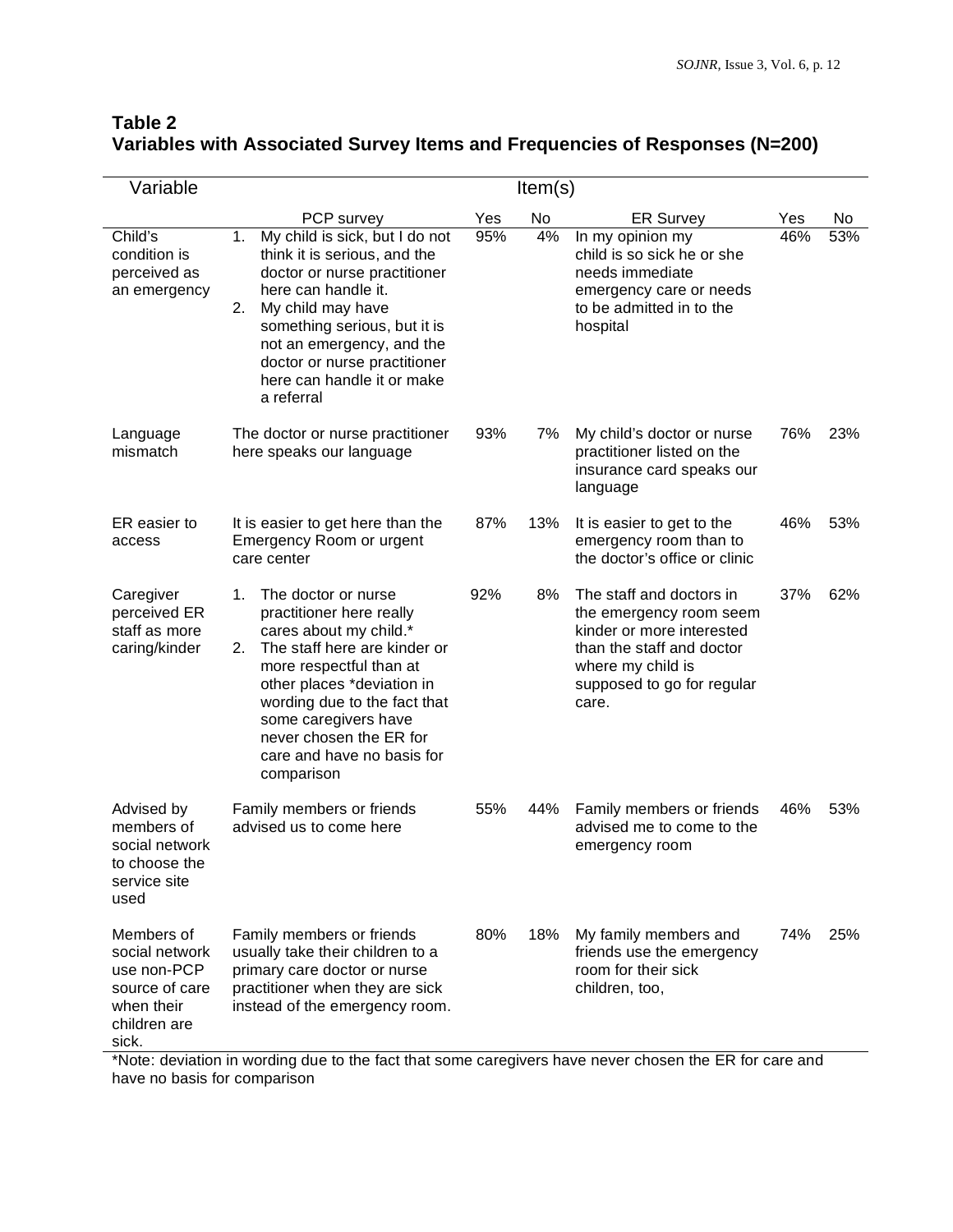| Variable                              | Shut-outs |           |      |              | <b>Bypassers</b> |           |      |              |
|---------------------------------------|-----------|-----------|------|--------------|------------------|-----------|------|--------------|
|                                       | β         | <b>SE</b> | Sig. | $Exp(\beta)$ | β                | <b>SE</b> | Sig. | $Exp(\beta)$ |
| <b>Fever Present</b>                  | 1.297     | .397      | .001 | 3.660        | 1.735            | .459      | .000 | 5.671        |
| <b>Perceived Serious Illness</b>      | 3.674     | .530      | .000 | 39.428       | 3.721            | .581      | .000 | 41.296       |
| Recent Well-Child Care                | 2.160     | .610      | .000 | 8.668        | 1.051            | .644      | .103 | 2.861        |
| Language Mismatch                     | 1.582     | .535      | .003 | 4.865        | .847             | .648      | .191 | 2.332        |
| <b>ER Easier to Access</b>            | 1.320     | .414      | .001 | 3.744        | 1.828            | .474      | .000 | 6.219        |
| <b>ER Staff Kinder/Nicer</b>          | 1.450     | .484      | .003 | 4.263        | 1.632            | .557      | .003 | 5.115        |
| Advised by Friends                    | .844      | .370      | .022 | 2.326        | $-296$           | .444      | .505 | .744         |
| Others use ER/non-PCP                 | 3.076     | .402      | .000 | 21.676       | 3.100            | .488      | .000 | 22.195       |
| <b>Dislikes PCP</b>                   | 2.540     | .535      | .000 | 12.683       | 3.212            | .588      | .000 | 24.828       |
| ER less convenient for other children | .522      | .428      | .222 | 1.686        | 2.079            | .601      | .001 | 7.997        |
| White race                            | .152      | .470      | .746 | 1.164        | 1.200            | .542      | .027 | 3.321        |
| <b>INTERCEPT</b>                      | $-6.886$  | .934      | .000 |              | $-8.190$         | 1.079     | .000 |              |
|                                       |           |           |      |              |                  |           |      |              |

## **Table 3 Maximum Likelihood Estimates for Factors Predicting Choice of Medical Services for Children with Non-urgent Illness**

A result, not apparent from the table of parameter values because it defines a group, is the fact that 69% of the respondents seeking service in the emergency room reported events that were barriers to accessing their assigned medical homes. The PCP or PCP staff verbally directed 95 of these *Shutouts*  (68%) to the ER. Cross-tabulation to investigate whether children redirected from primary care to the ER were perceived as sicker by parents showed no significant relationship between redirection to the ER and respondent perception of the child's illness as serious (Pearson  $\gamma^2$  = .677).

Otherwise, caregiver (mis)perception of the child's illness as serious enough to warrant emergency or hospital care is the strongest predictor for choosing the

emergency room in this model. Odds increased about 40-fold in each group in the presence of this perception. Two other strong predictors in both ER groups were knowledge that the respondent's significant social network uses non-PCP services for similar problems and dislike of the PCP. Dislike of the PCP was a stronger predictor for *Bypassers* than *Shut-outs.* Other significant predictors of ER use included language mismatch between the caregiver and the PCP, caregiver belief that getting to the ER was easier than getting to the PCP, caregiver belief that the ER staff was nicer or more interested than the PCP staff, and recommendation by friends or family.

Two other variables that appear significant include white race and the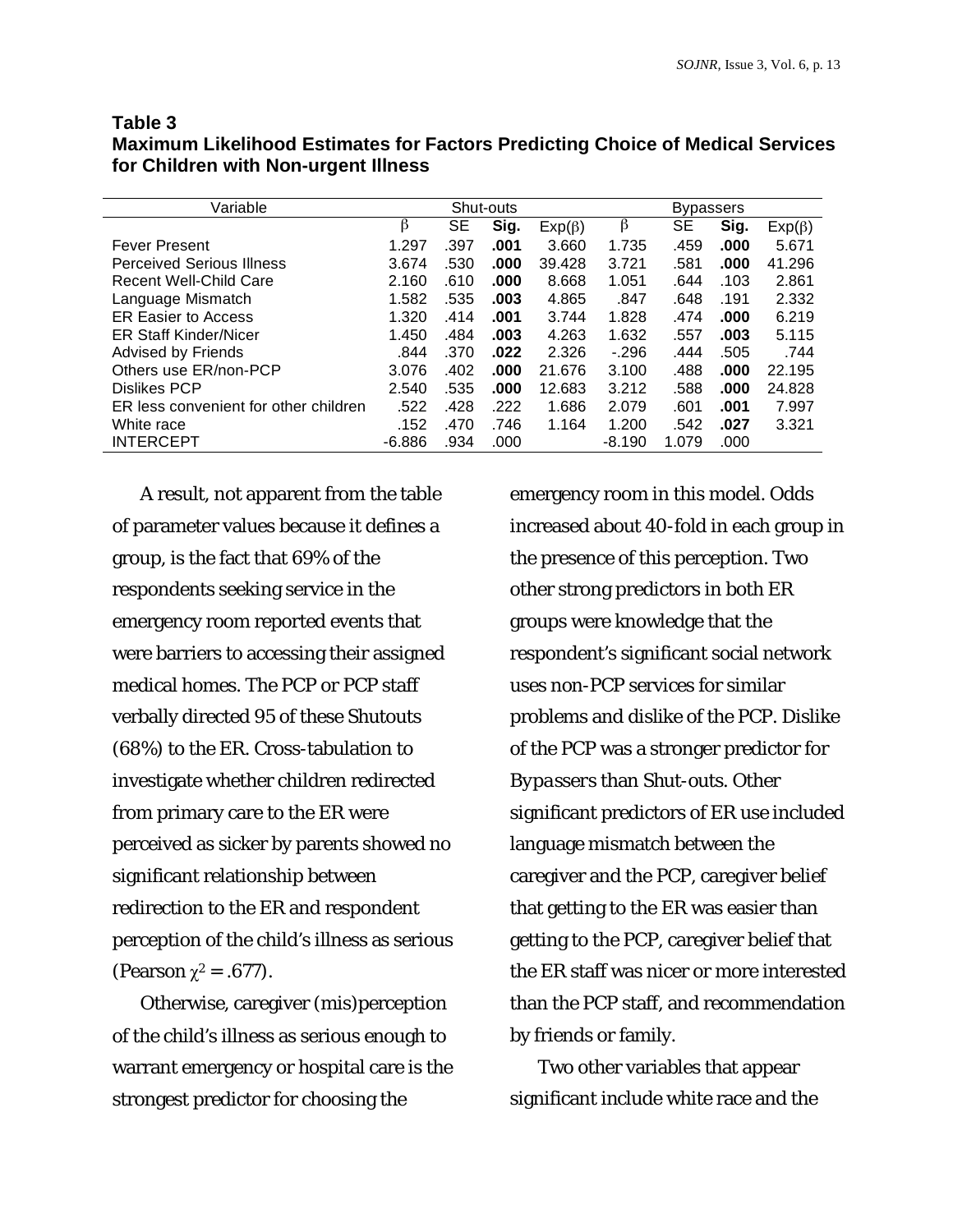belief that the emergency room is less convenient for other children. The fact that only 59 individuals in the total sample were Caucasian makes this finding less meaningful. The statement that respondents bring ill children to the emergency room because it is less convenient for other children is counterintuitive and may reflect problems with language in the instrument. These variables are acknowledged in the model, but not interpreted.

#### **Discussion**

After ten years of experience with privatization of public health insurance administration in the Tarrant County, Texas service area, the majority of caregivers seeking care for a publicly insured child with a non-urgent illness in the ER still report they are there because of problems with access to primary care. Although emergency rooms have long served as safety nets for the uninsured, it appears they are now safety nets for children insured by public programs as well.**44-46** 

The fact that no significant relationship was found between perceived severity of the child's illness and redirection from the primary care site to the ER suggests that redirection into the ER may be more a function of primary care workload and/or quality of primary care telephone triage than professional judgment. Inability to connect with the PCP by telephone, inconvenient appointments, and belief that the clinic is closed also suggest clinic workload problems.

Caregiver perception of the severity of a child's illness is a strong predictor for choice of service site for an ill child. This supports previous work that suggests parental perception of a child's illness as severe contributes to the decision to use an ER.**47-49** Binary logistic regression applied to data from the ER respondents identified the work status of the respondent and the respondent's own use of the ER for illness care as a child as the most significant predictors of reporting the child's illness as severe. Thus cultural practices and the impact of a child's illness on family function appear to shape the perception of illness severity as much as or more than professional judgment.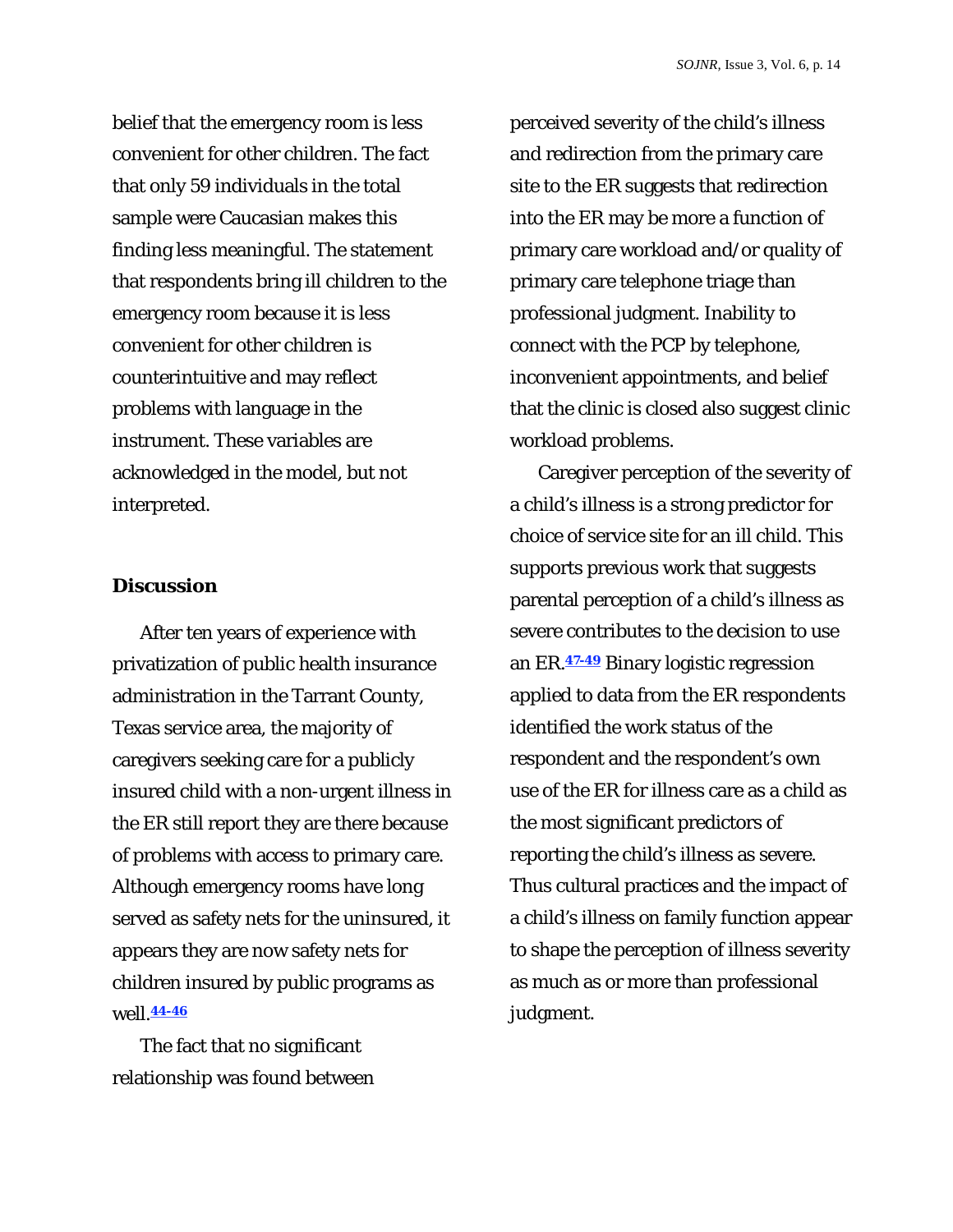Furthermore, perception of a nonurgent problem as a serious problem may be an indication of inadequate education by primary care providers or inadequate contact between families and primary care staff. This phenomenon may worsen in the current market-based health system as increased productivity (measured in numbers of encounters) is stressed in primary care microsystems. As volume increases, time spent on health education and counseling is diminished. Mass interventions, such as mailings to MCO members, have been designed to "educate" families of publicly insured children to comply with the demands of the health care system in an efficient way. These projects typically fail or show minimal short-term improvements, which are not sustained.**50- 52** Ironically, the trend toward greater efficiency may further shift patients away from primary care for illness treatment.

Managed care organizations bidding on public contracts claim adequate numbers of primary care providers to serve members, but the capacity of the system "in practice" appears stressed. Low reimbursement rates in particular have a negative impact on access to primary care for publicly insured

children.**53,54** Most private pediatric practices curtail their proportion of publicly insured patients to maintain profitability, resulting in shifting Medicaid and CHIP patients into "community clinics" designed to serve low-income populations. Additionally, Medicaid reimburses well-child care more generously than ill care resulting in the tendency to heavily book schedules with well-child encounters, squeezing ill children out. High patient volume, inelastic resources, and attempts to make ends meet by seeing the most lucrative (well) patients are stressing community clinic safety nets.

The problem of inadequate capacity is not likely to improve in the near future. Bills passed in the Texas legislature of 2003 severely cut funding for CHIP, reduced physician reimbursement for Medicaid, and permitted creation of a Medicaid drug formulary restricting prescription medication choices, which added an increased bureaucratic "hassle" factor in primary care offices. Within months of data collection for this study, a participating community clinic had already closed its doors leaving 6,000 publicly insured children without any primary care near their neighborhoods. These families are now likely to seek care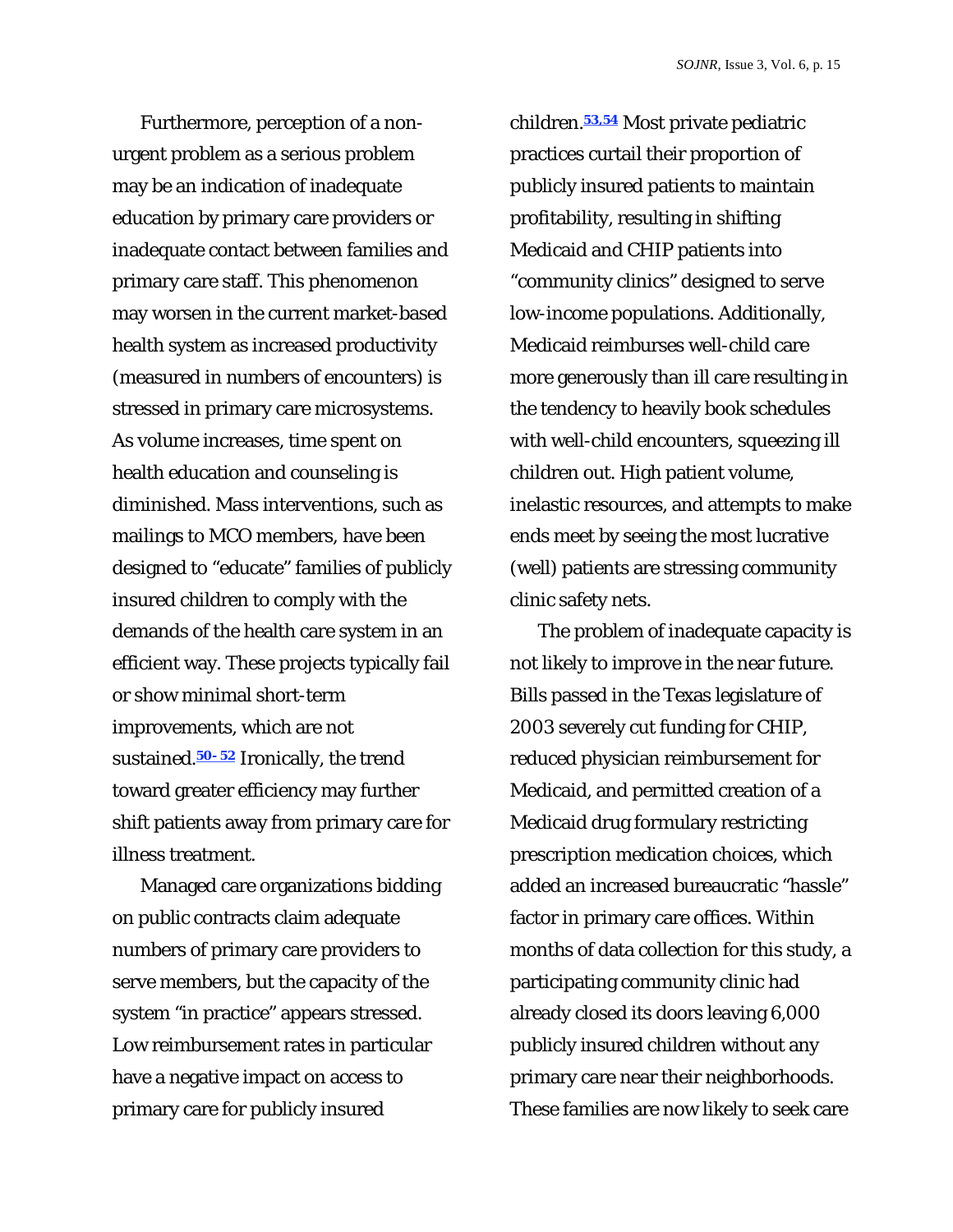in the pediatric facility closest to their old clinic – the pediatric ER.

For years energy in the policy arena of child health care focused on decreasing the numbers of uninsured children in the belief that access to primary care would naturally follow. Data from this study refutes the notion that public insurance guarantees access to primary care when children and their families need it for illnesses. Although current political trends do not indicate allocation of significantly greater dollars to socialized health insurance programs for children, primary care services can be delivered to vulnerable children within the constraints of available resources and current policy. Tacitly acknowledging primary care failure, many larger health systems have designed urgent care centers or "fast-track" ER services to deliver episodic care quickly to children with minor illness. Although this solution alleviates the immediate problem of ER overcrowding, it does nothing to promote development of genuine primary care. A more effective approach in terms of preserving primary care values may be reorganization of pediatric primary care microsystems to take advantage of a broader mix of personnel and new

organizational skills, such as demand management.

Reorganizing primary care teams to make more efficient use of providers, such as pediatric nurse practitioners (NP) and physician assistants, could make a significant impact on service delivery by increasing the supply of qualified and effective health care personnel. Primary care NPs, in particular, are educated within a nursing model that stresses health promotion, family-centered care, and building therapeutic relationships that are empowering to patients.

Characteristics of an effective pediatric primary care team are probably similar to those suggested by Donaldson and Mohr**55** in their descriptions of health care microsystems that can continuously improve. These characteristics include integration of information, measurement, support by the umbrella system, constancy of purpose, investment in improvement, alignment of role and training, and connection with the community. When providing health care to marginalized populations, such teams could be flexible, mobile, and operate in dispersed facilities throughout the community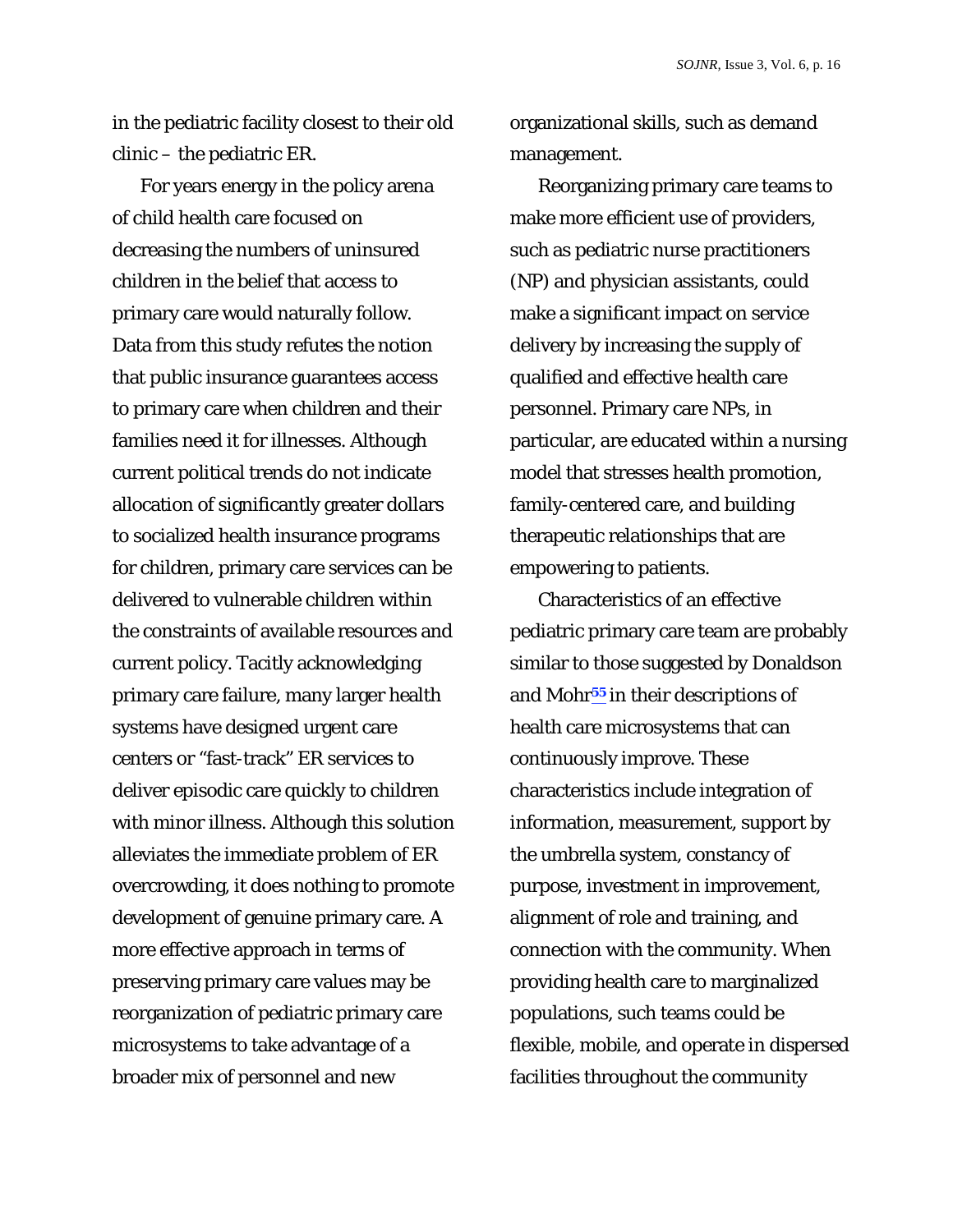where they could establish relationships with both neighborhoods and families. The influence of social networks on family decision-making makes it imperative that primary care teams become more aware of community values, beliefs, and practices.

This model does not make claims regarding causation. It does identify predictors whose significance is a matter for interpretation. Theory resulting from such interpretation should subsequently be tested. Also, the policy environment is volatile in the US, and at the state level funding changes rapidly. Thus, studies need to be conducted regularly to determine how phenomena such as access are influenced by policy changes.

In summary, two major findings of the study reviewed here include a lack of ready access to primary care services for

 publicly insured ill children and caregiver difficulties with discriminating non-urgent from emergent health problems. These contribute to continuing use of the pediatric ER for childhood health problems that could be handled in the primary care setting. Suggested solutions for the problems include community coalition building to promote innovative structures for health care delivery and reorganization of primary care microsystems to include more nonphysician providers in a team model rather than the traditional smallbusiness, private practice model. Further research is needed to explore the contributions of other factors identified in this study, such as social network influences and patient-provider relationships, on choices of health services for children.

## **References**

- 1. Ferris, T.G., Perrin, J.M., Manganello, J.A., Chang, Y., Causino, N., & Blumenthal, D. (2001). Switching to gatekeeping: Changes in expenditures and utilization for children. *Pediatrics, 108*(2): 283-290.
- 2. Starfield, B. (1992). *Primary Care: Concept, Evaluation, and Policy.* New York: Oxford University Press.
- 3. McCoy, H.V., Messiah, S.E., & Zhao, W. (2002). Improving access to primary care for chronic drug users: An innovative systemic intervention for providers. *Journal of Behavioral Health Services and Research. 29*(4)*:*445-57
- 4. Donaldson, M., S., Yordy, K., D., Lohr, K., N., & Vanselow, N., A. (Eds.).(1996). *Primary Care: America's Health in a New Era.* Washington, D.C.: National Academy Press.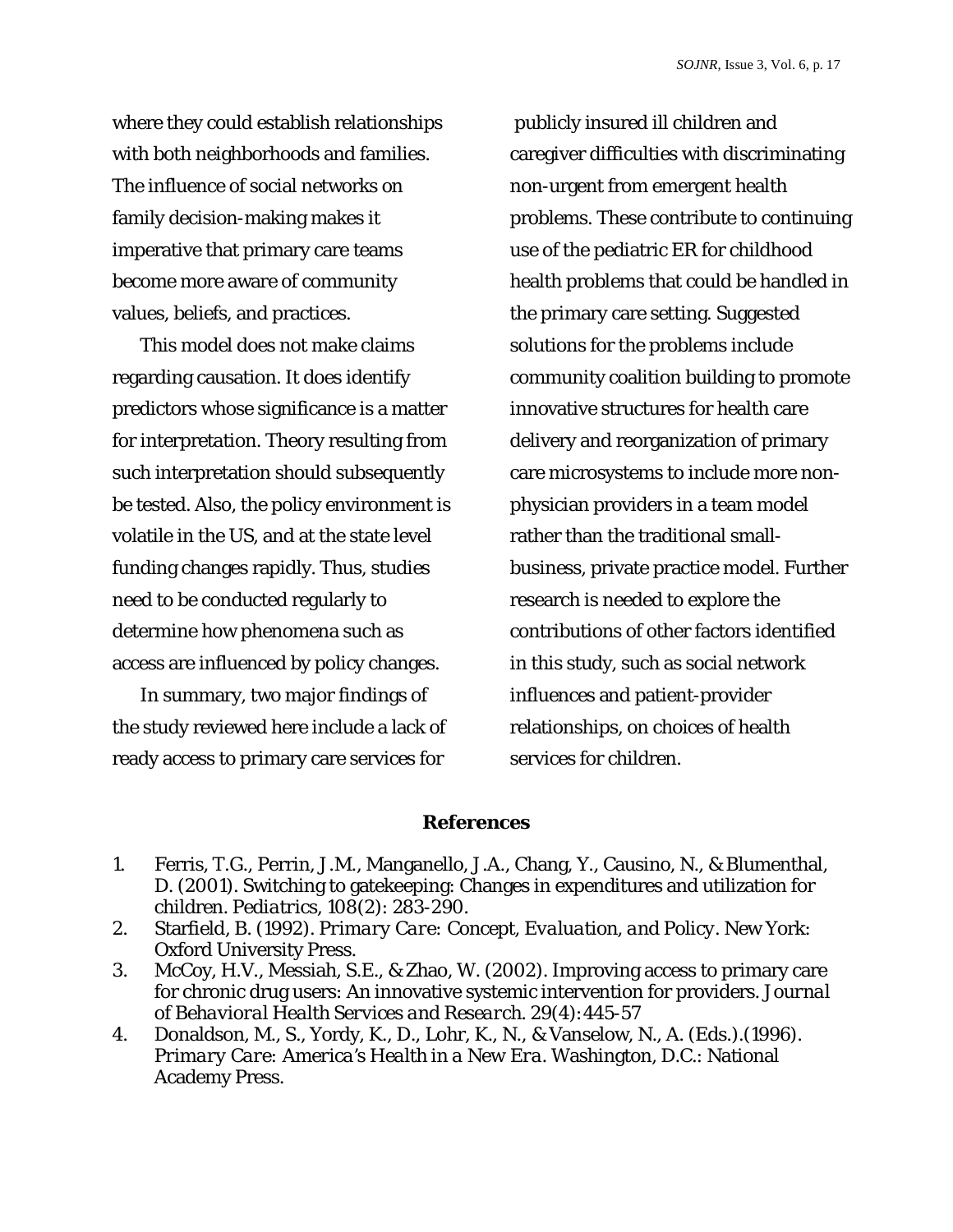- 5. Aday, L.A., & Anderson, R.M. (1974). A framework for the study of access to medical care. *Health Services Research,* 9(3):208-20.
- 6. Anderson, R.M. (1968). A behavioral model of families' use of health services, Chicago: Center for Health Administration Studies.
- 7. Anderson R., & Newman, J.F. (1973). Societal and individual determinants of medical care utilization in the United States. *Milbank Memorial Fund Quarterly, 51*(1):95-124.
- 8. Anderson, R.M. (1995). Revisiting the behavioral model and access to medical care: Does it matter? *Journal of Health and Social Behavior,* 36(1):1-10.
- 9. Laveist, T.A. & Nuru-Jeter, A. (2002). Is doctor-patient race concordance associated with greater satisfaction with care? *Journal of Health and Social Behavior*, *43*(3):296-307.
- 10. Phelps, K, et.al. (2000). Factors associated with emergency department utilization for nonurgent pediatric problems. *Archives of Family Medicine, 9*(10):1086-92.
- 11. Redelmeier, D.A. & Cialdini, R.B. (2002). Problems for clinical judgment 5: Principles of influence in medical practice. *Canadian Medical Association Journal, 166*(13):1680-4.
- 12. Reede, J.Y. (2003). A recurring theme: The need for minority physicians. *Health Affairs. 22*(4):91-94.
- 13. Saha, S., Taggart, S.H., Komaromy, M., & Bindman, A.B. (2000). Do patients choose physicians of their own race? *Health Affairs, 19*(4):76-84.
- 14. Sørum, K.A., Grape, K.M., & Silvera, D. (2003). Do dispositional attributions regarding peer endorsers influence product evaluations? *Scandinavian Journal of Psychology, 44*(1): 39-46.
- 15. Seton Healthcare Network & Orchard Communications, Inc. (2002). Out of the emergency room: Communicating healthcare options to low-income Texans. Personal copy and commentary obtained from Sister Helen Brewer, Seton Healthcare, September, 2002.
- 16. O'Connor, T.G., Davies, L., Dunn, J., Golding, J. & ALSPAC Study Team. (2000). Distribution of accidents, injuries, and illnesses by family type. *Pediatrics, 106*(5):E68
- 17. Flores, G., Laws, M.B., Mayo, S.J., Zuckerman, B., Abreu, M., Medina, L., et.al. (2003). Errors in medical interpretation and their potential clinical consequences in pediatric encounters. *Pediatrics, 111*(1):6-16.
- 18. Diaz, E., Prigerson, H., Desai, R., & Rosenheck, R. (2001). Perceived needs and service use of Spanish speaking monolingual patients followed at a Hispanic clinic. *Community Mental Health Journal, 37*(4):335-347.
- 19. Elderkin-Thompson, V., Silver, R.C., & Waitzkin, H. (2001). When nurses double as interpreters: A study of Spanish-speaking patients in a U.S. primary care setting. *Social Science & Medicine*, 52(9):1343-58.
- 20. Chandra, K., Magee, L. & Koren, G. (2002). Discordance between physical symptoms versus perception of severity by women with nausea and vomiting in pregnancy. *BMC Pregnancy and Childbirth, 2*(1):5
- 21. Soliday, E. & Hoeksel, R. (2001). Factors related to paediatric patients' emergency department utilization. *Psychology, Health, and Medicine, 6*(1):5-12.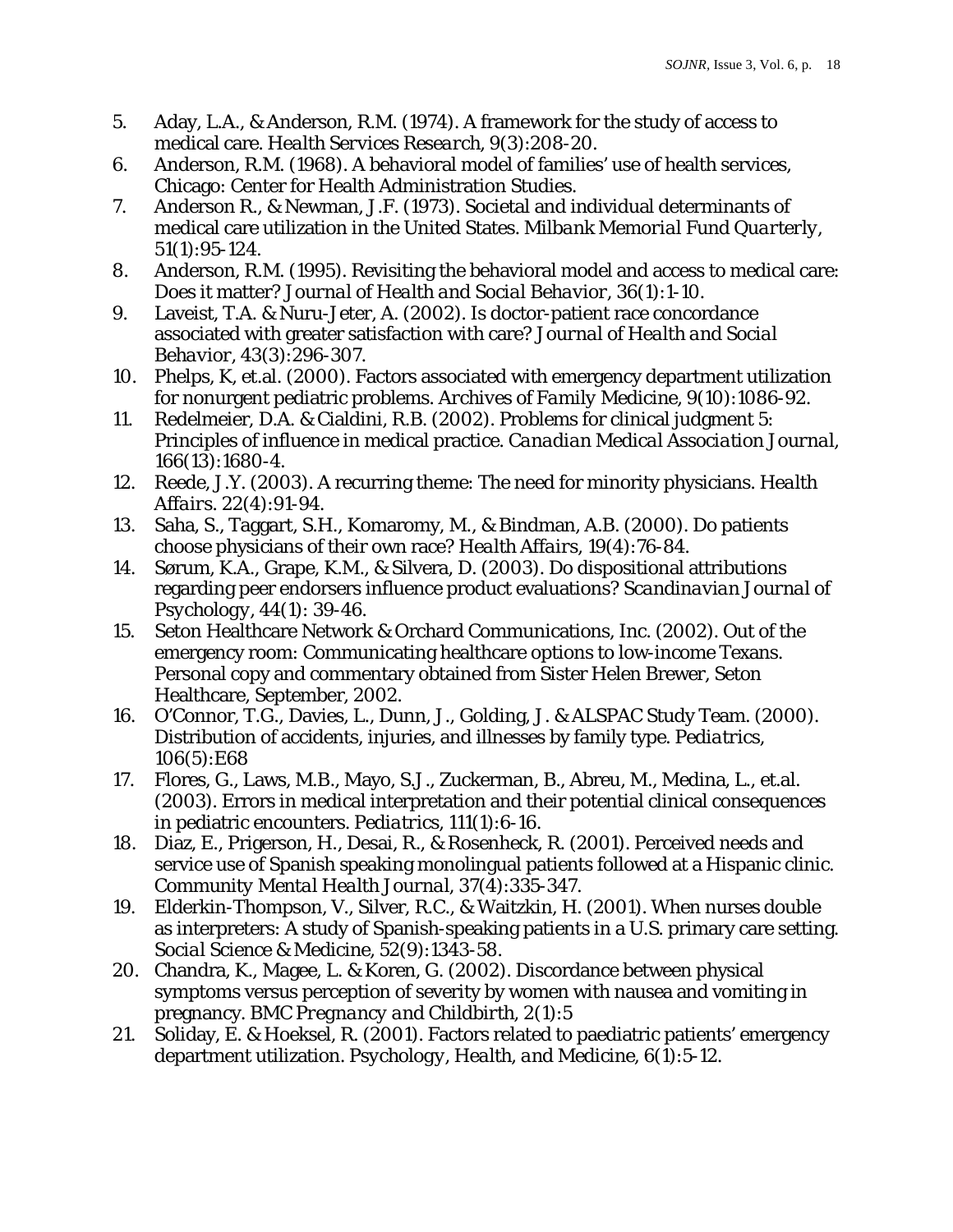- 22. Hoffman, C., Broyles, R.S., & Tyson, J.E. (1997) Emergency room visits despite the availability of primary care: A study of high risk inner city infants. *American Journal of the Medical Sciences, 313(*2): 99-104.
- 23. Avner, J., R. & Baker, M., D. (2002). Management of fever in infants and children. *Emergency Medicine Clinics of North America 20*(1):46-67.
- 24. Krantz, C. (2001). Childhood fevers: Developing an evidence-based anticipatory guidance tool for parents. *Pediatric Nursing, 27*(6):567-71.
- 25. Rideout, M.,E., & First, L., R. (2001). Fever: Measuring and managing a sizzling symptom. *Contemporary Pediatric, 18*(5):42-50.
- 26. Clack, G.B., Allen, J., Cooper, D., & Head, J.O. (2004). Personality differences between doctors and their patients: implications for the teaching of communication skills. *Medical Education, 38*(2):177-187.
- 27. Keating, N.L., Green, D.C., Kao, A.C., Gazmararian, J.A., Wu, V.Y., & Cleary, P.D. (2002). How are patients' specific ambulatory care experiences related to trust, satisfaction, and considering changing physicians? *Journal General Internal Medicine,* 17(1):29-39.
- 28. Ortega, A.N., Belanger, K.D., Paltiel, A.D., Horwitz, S.M., Bracken, M.B., & Leaderer, B.P. (2001). Use of health services by insurance status among children with asthma. *Medical Care,39*(10):1065-1074.
- 29. Hall, J.A., Horgan, T.G., Stein, T.S., & Roter, D.L. (2002). Liking in the physicianpatient relationship. *Patient Education and Counseling, 48*(1):69-78.
- 30. Hall, M.A., Zheng, B., Dugan, E., Camacho, F., Kidd, K.E., Mishra, A., et al. (2002). Measuring patients' trust in their primary care providers. *Medical Care Research and Review, 59*(3):293-317.
- 31. O'Malley, A.S., & Forrest, C.B. (2002). Primary care performance and the patient-Physician relationship for low-income women. *Journal General Internal Medicine, 17*(1):66-74
- 32. Thom, D.H. (2000). Training physicians to increase patients' trust. *Journal of Evaluation in Clinical Practice,* 6(3):245-53.
- 33. Koziol-McLain, J., Price, D.W., Weiss, B., Quinn, A.A. & Hinigman, B. (2000). Seeking care for nonurgent medical conditions in the emergency department: Through the eyes of the patient. *Emergency Nursing, 26*(6):554-563.
- 34. Forrest, C.B. (2003). Primary care gatekeeping and referrals: Effective filter or failed experiment? *British Medical Journal, 326*(6): 692-696.
- 35. United States Department of Health and Human Services. (2000). Access to quality health services. *Healthy People 2010.* Washington, D.C.: author. Pp 1.1- 1.31.
- 36. Starfield, B. (1998). *Primary Care: Balancing Health Needs, Services, and Technology.* New York: Oxford University Press.
- 37. Ettner, S.L. (1996). The timing of preventive services for women and children: The effect of having a usual source of care. *American Journal of Public Health, 86*(12):1748-1754.
- 38. Piehl, M.D., Clemons, C.J., & Joines, J.D. (2000). Narrowing the gap: Decreasing emergency department use by children enrolled in the Medicaid program by improving access to primary care. *Archives of Pediatric and Adolescent Medicine, 154*(8):792-795.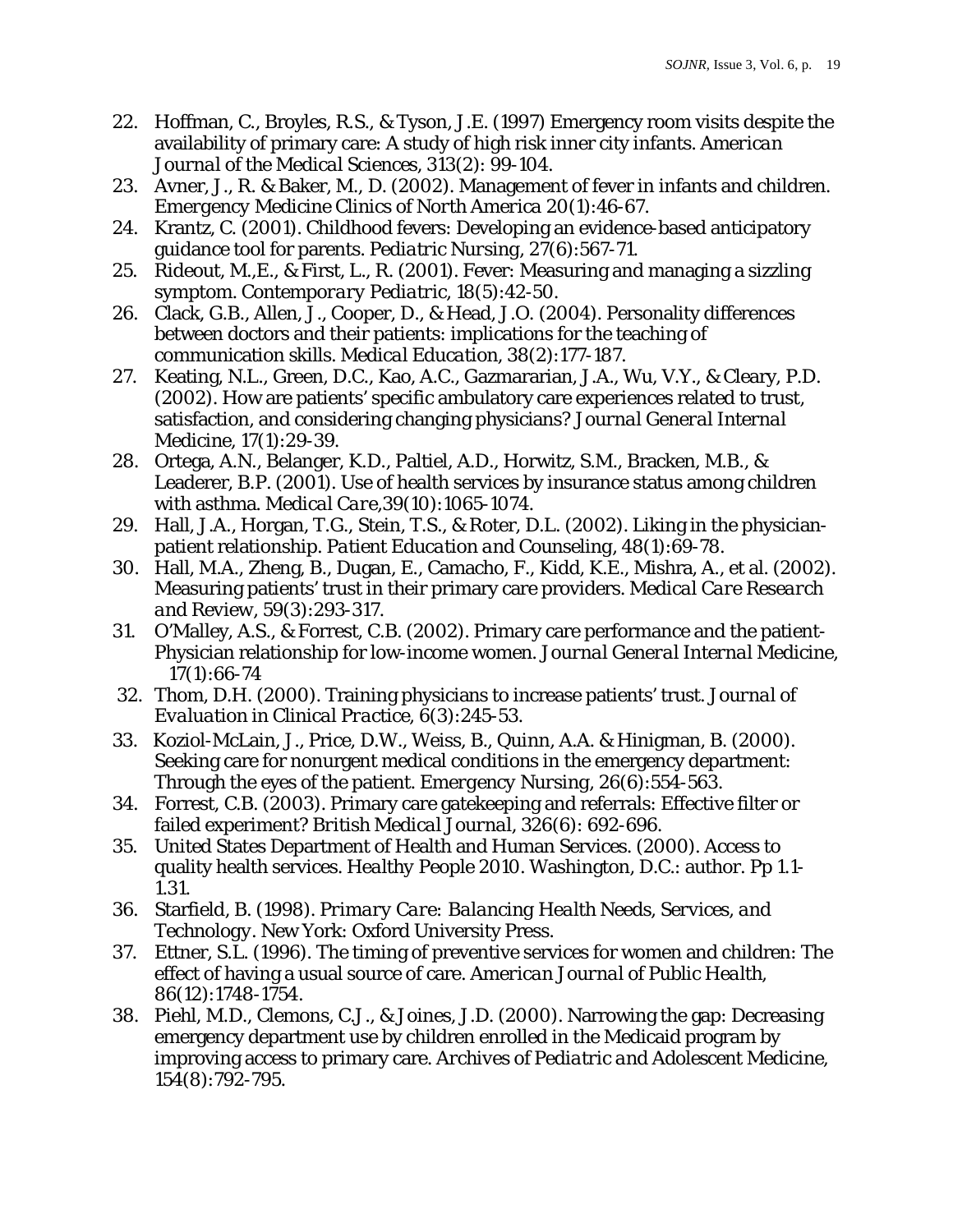- 39. Medicaid Access Study Group. (1994). Access of Medicaid recipients to outpatient care. *New England Journal of Medicine, 330*(20):1426-1430.
- 40. Baker, D.E., Stevens, C.D., Brook, R.H. (1994). Regular source of ambulatory care and medical care utilization by patients presenting to a public hospital emergency department. *Journal of the American Medical Association, 271*(24):1909-1912.
- 41. Fowler, .J., & Anderson, G.F. (1996). Capitation adjustment for pediatric populations. *Pediatrics, 98*(1): 10-17. 42. Weiner, J.P., Starfield, B.H., Steinwachs, D.M., Mumford, L.M. (1991). Development and application of a population-oriented measure of ambulatory care case-mix. *Medical Care, 29*(5):452-472.
- 42. Weiner, J.P., Starfield, B.H., Steinwachs, D.M., Mumford, L.M. (1991). Development and application of a population-oriented measure of ambulatory care case-mix. *Medical Care, 29*(5):452-472.
- 43. Szilagyi, P.G. (1998). Managed care for children: Effect on access to care and utilization ofhealth services. *The Future of Children, 8*(2):39-59.
- 44. Weinick, R.M. (2002). Things my data never told me. *Academic Emergency Medicine, 9*(11):1071-1073.
- 45. McCaig, L.,F. & Ly, N. (2002). National Hospital Ambulatory Medical Care Survey: 2000 Emergency Department Summary. *Vital and Health Statistics: Data from the National Health Survey, no. 326.*
- 46. Luo, X.., Liu, G., Frush, K., & Hey, L.,A. (2003). Children's health insurance status and emergency department utilization in the United States. *Pediatrics, 112*(2):314-19.
- 47. Chung, P.,J. & Schuster, M.,A. (2004). Access and quality in child health services: Voltage drops. *Health Affairs.* 23:77-89.
- 48. Feigelman, S., Duggan, A.K., Bazell, C.M., Baumgardner, R.A., Mellitis, E.D., & DeAngelis, C. (1990). Correlates of emergency room utilization in the first year of life. *Clinical Pediatrics*, *29*(12):698-76.
- 49. Wasilewski, Y., Clark, N.M., Evans, D., Levison, M.J., Levin, B., & Mellins, R.B. (1996). Factors associated with emergency department visits by children with asthma: Implications for health education. *American Journal of Public Health*, *86*(10):1410-15.
- 50. DeSalvo, A., Rest, S.B., Nettleman, M., Free, S., & Knight, T. (2000). Patient education and emergency room visits. *Clinical Performance and Quality Health Care, 8*(1):35-7.
- 51. O'Brien, G.M., Stein, M.D., Fagan, M.J., Shapiro, M.J., & Nasta, A. (1999). Enhanced emergency department referral improves primary care access. *American Journal Managed Care,* 5(10):2165-9.
- 52. Grossman, L.K., Rich, L.N., & Johnson, C. (1998). Decreasing nonurgent emergency department utilization by Medicaid children. *Pediatrics, 102*(1):20-4.
- 53. Hoffman, C., and Pohl, M. (2002). *Health Insurance Coverage in America: 2000 Data Update.* Washington, D.C.: Kaiser Commission on Medicaid and the Uninsured.
- 54. Yudkowsky, B.K., Tang, S.S., & Siston, A.M. (2000). Pediatrician participation in Medicaid/SCHIP. *Survey of Fellows of the American*